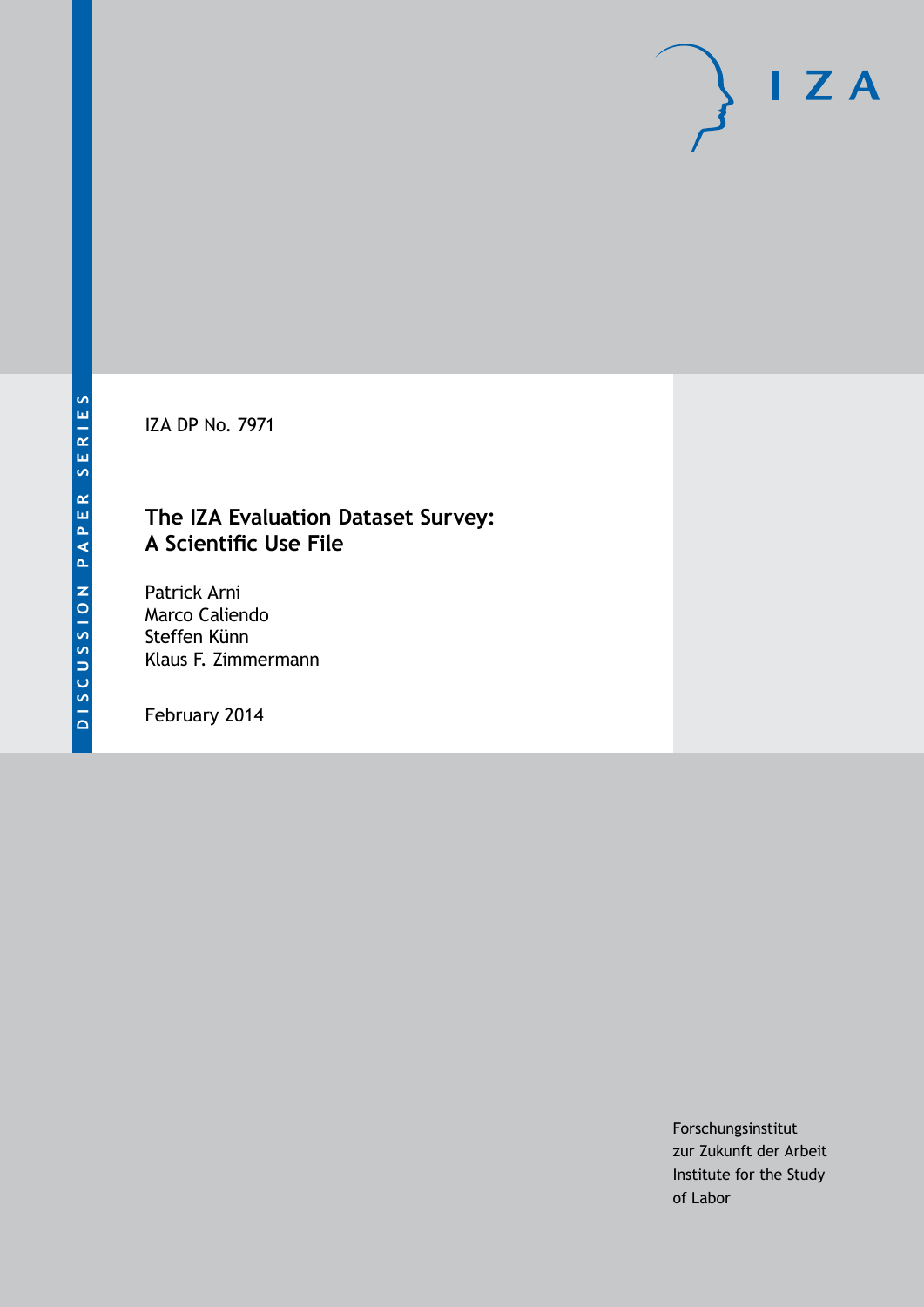# **The IZA Evaluation Dataset Survey: A Scientific Use File**

# **Patrick Arni**

*IZA, DEEP (Lausanne) and CAFÉ (Aarhus)*

# **Marco Caliendo**

*University of Potsdam, IZA, DIW Berlin and IAB*

**Steffen Künn** *IZA*

# **Klaus F. Zimmermann**

*IZA and Bonn University*

Discussion Paper No. 7971 February 2014

IZA

P.O. Box 7240 53072 Bonn **Germany** 

Phone: +49-228-3894-0 Fax: +49-228-3894-180 E-mail: [iza@iza.org](mailto:iza@iza.org)

Any opinions expressed here are those of the author(s) and not those of IZA. Research published in this series may include views on policy, but the institute itself takes no institutional policy positions. The IZA research network is committed to the IZA Guiding Principles of Research Integrity.

The Institute for the Study of Labor (IZA) in Bonn is a local and virtual international research center and a place of communication between science, politics and business. IZA is an independent nonprofit organization supported by Deutsche Post Foundation. The center is associated with the University of Bonn and offers a stimulating research environment through its international network, workshops and conferences, data service, project support, research visits and doctoral program. IZA engages in (i) original and internationally competitive research in all fields of labor economics, (ii) development of policy concepts, and (iii) dissemination of research results and concepts to the interested public.

<span id="page-1-0"></span>IZA Discussion Papers often represent preliminary work and are circulated to encourage discussion. Citation of such a paper should account for its provisional character. A revised version may be available directly from the author.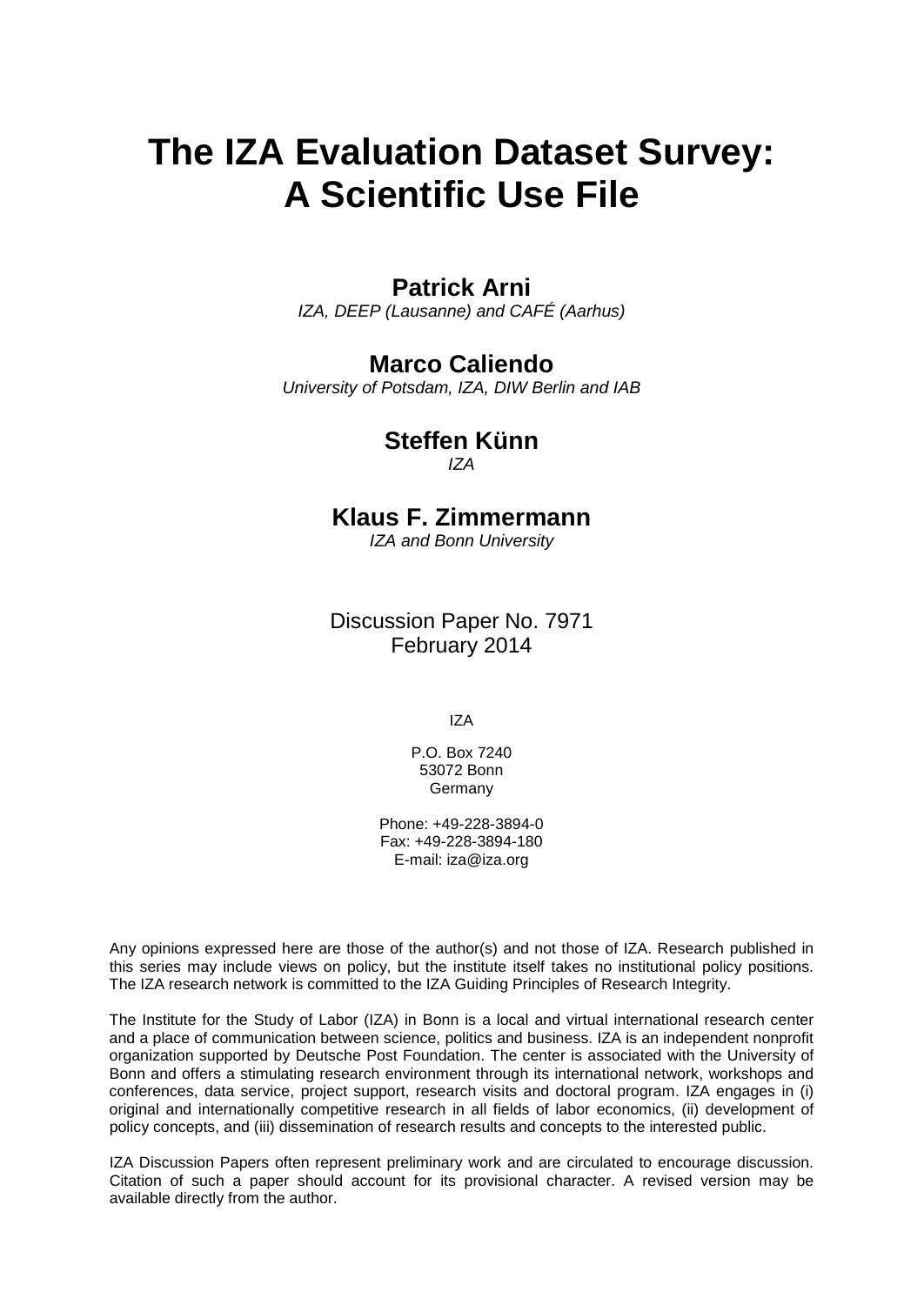IZA Discussion Paper No. 7971 February 2014

# **ABSTRACT**

# **The IZA Evaluation Dataset Survey: A Scientific Use File[\\*](#page-1-0)**

This reference paper describes the sampling and contents of the IZA Evaluation Dataset Survey and outlines its vast potential for research in labor economics. The data have been part of a unique IZA project to connect administrative data from the German Federal Employment Agency with innovative survey data to study the out-mobility of individuals to work. This study makes the survey available to the research community as a Scientific Use File by explaining the development, structure, and access to the data. Furthermore, it also summarizes previous findings with the survey data.

JEL Classification: C81, H43, J68

Keywords: survey data, scientific use file, labor market policies, evaluation, migration, ethnicity, attitudes, behavior, skills

Corresponding author:

Steffen Künn IZA P.O. Box 7240 53072 Bonn Germany E-mail: [kuenn@iza.org](mailto:kuenn@iza.org)

\* Forthcoming in the *IZA Journal of European Labor Studies*. The IZA Evaluation Dataset Survey was created with financial support of the Deutsche Post Foundation. Furthermore, financial support by the German Science Foundation within the research project SPP 1169 "Flexibility in Heterogeneous Labour Markets" and the assistance of the Institute for Employment Research (IAB) in Nuremberg in data construction are kindly acknowledged.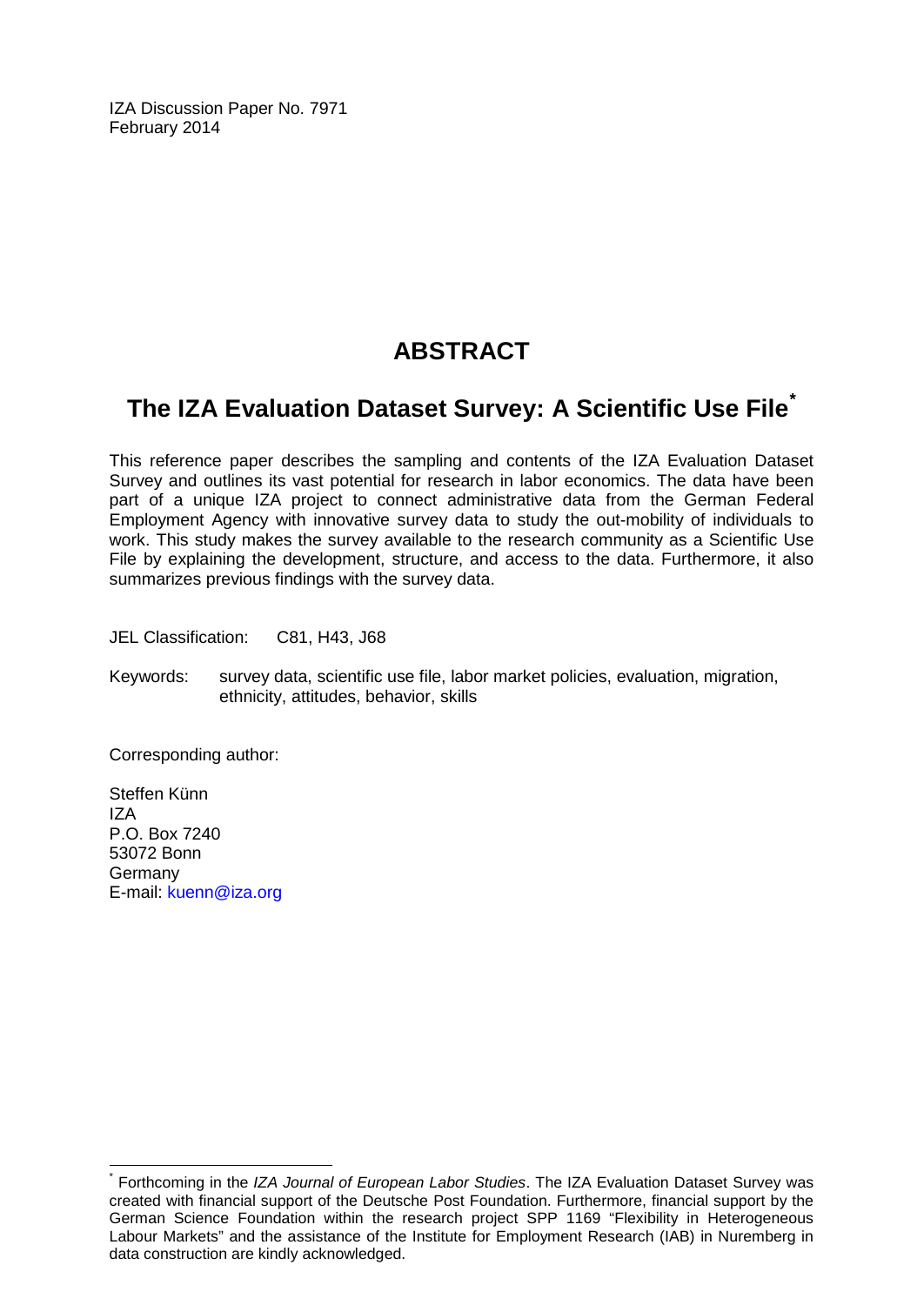# 1. **Introduction**

In modern welfare states, active labor market policies (ALMP) such as job search assistance, training programs, public employment programs and wage subsidies are intended to reintegrate the unemployed back into the labor market. Given that countries spend significant shares of their budgets on activation measures (see OECD, 2013), it is important for policy makers to ascertain if such programs indeed improve the labor market prospects of participants. In order to obtain reliable estimates for the impact of ALMP and understand why and how programs work or not, both appropriate econometric methods and suitable data are required. While the development of econometric methods and computational power has increased dramatically during recent decades, data availability or the information content of existing datasets still represent a bottleneck.

To overcome the problem of data limitations within the field of labor economics, IZA has recently implemented a large-scale survey, the *IZA Evaluation Dataset Survey* (IZA ED Survey). In contrast to population-representative surveys, this survey has the advantage that it captures a large entry sample of unemployed individuals and therefore includes large shares of participants in ALMP programs. In fact, the IZA ED Survey covers a panel of 17,396 individuals who registered as unemployed at the Federal Employment Agency in Germany between June 2007 and May 2008.<sup>1</sup> Based on computer assisted telephone interviews (CATI), the individuals were interviewed up to four times. Starting at their entry into unemployment, the individuals were interviewed at frequent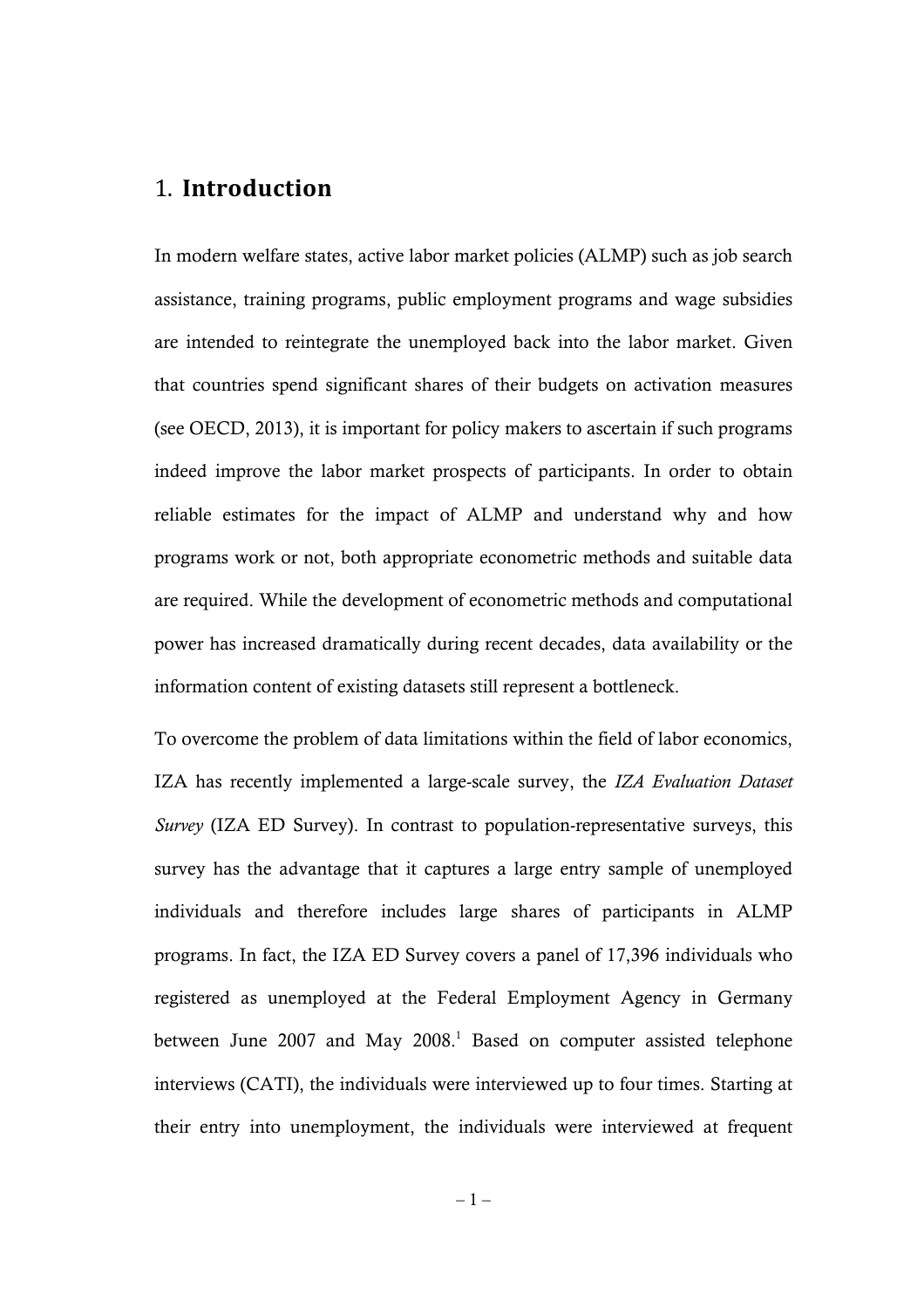intervals during the first 12 months of unemployment and in the long-run after three years.

This data allows the researcher to observe dynamics with respect to individual and labor market characteristics during the early stage of unemployment, as well as tracking long-run outcomes. Within the survey, information on labor market activities, ALMP participation, migration background, search behavior, ethnic and social networks, psychological factors, cognitive and non-cognitive abilities, attitudes and preferences was recorded. Its large sample size of individuals entering unemployment, in combination with its broad set of variables and the measurement of unemployment dynamics (due to several interviews during the first three years after unemployment entry), offers new perspectives for empirical labor market research. Besides the evaluation of ALMP programs, this dataset provides a good empirical base to investigate all aspects of the transition process from unemployment to employment. In particular, the combination of rich information on individual characteristics and longitudinal data allows designing detailed studies concerning the interplay of personal (search) behavior and attitudes, labor market outcomes and labor market policies.

The IZA ED Survey is now available as a Scientific Use File. This paper introduces the concept of the Scientific Use File to the scientific community by illustrating the background and motivation for the creation of this dataset in Section 2, before explaining the development, structure and access to the data in Section 3. In Section 4, we provide an overview of applied studies that have used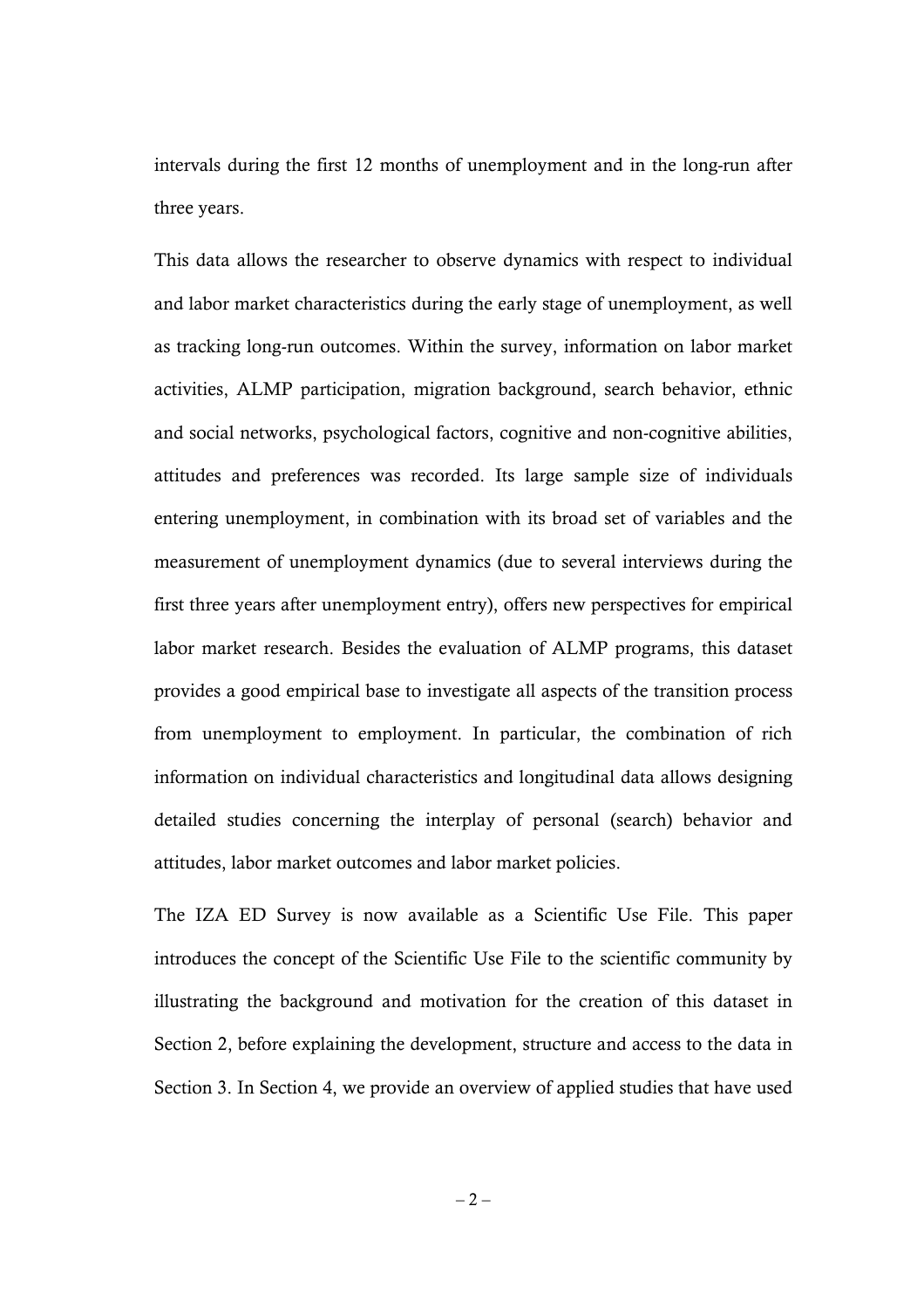this dataset in the past, and provide some ideas on further possible fields of application and an outlook in Section 0.

# 2. **Background**

The starting point for the creation of the IZA ED Survey is based on the aforementioned existence of data limitations in the field of program evaluation. As a first step to overcome such limitations and obtain empirical evidence on the effectiveness of labor market policies, many European countries have recently opened their administrative databases for scientific research. The advantages of administrative data are straightforward: they are consistently and accurately collected, resulting in highly reliable data covering a large number of observations (in some cases even 100% of the population). They are regularly updated such that long time periods are observable usually and the specific use of ALMP programs is directly visible. In addition, the provision of administrative data for scientific research reflects a cost-effective way of providing highly reliable and representative data, as these data are collected for administrative purposes anyway.

However, there are also some limitations associated with administrative data, reducing its usefulness for scientific purposes. Besides a very restrictive access due to data security issues, given that administrative data are collected for administrative purposes the range and variety of variables is quite restricted. Important variables for scientific research such as social networks, personality

 $-3-$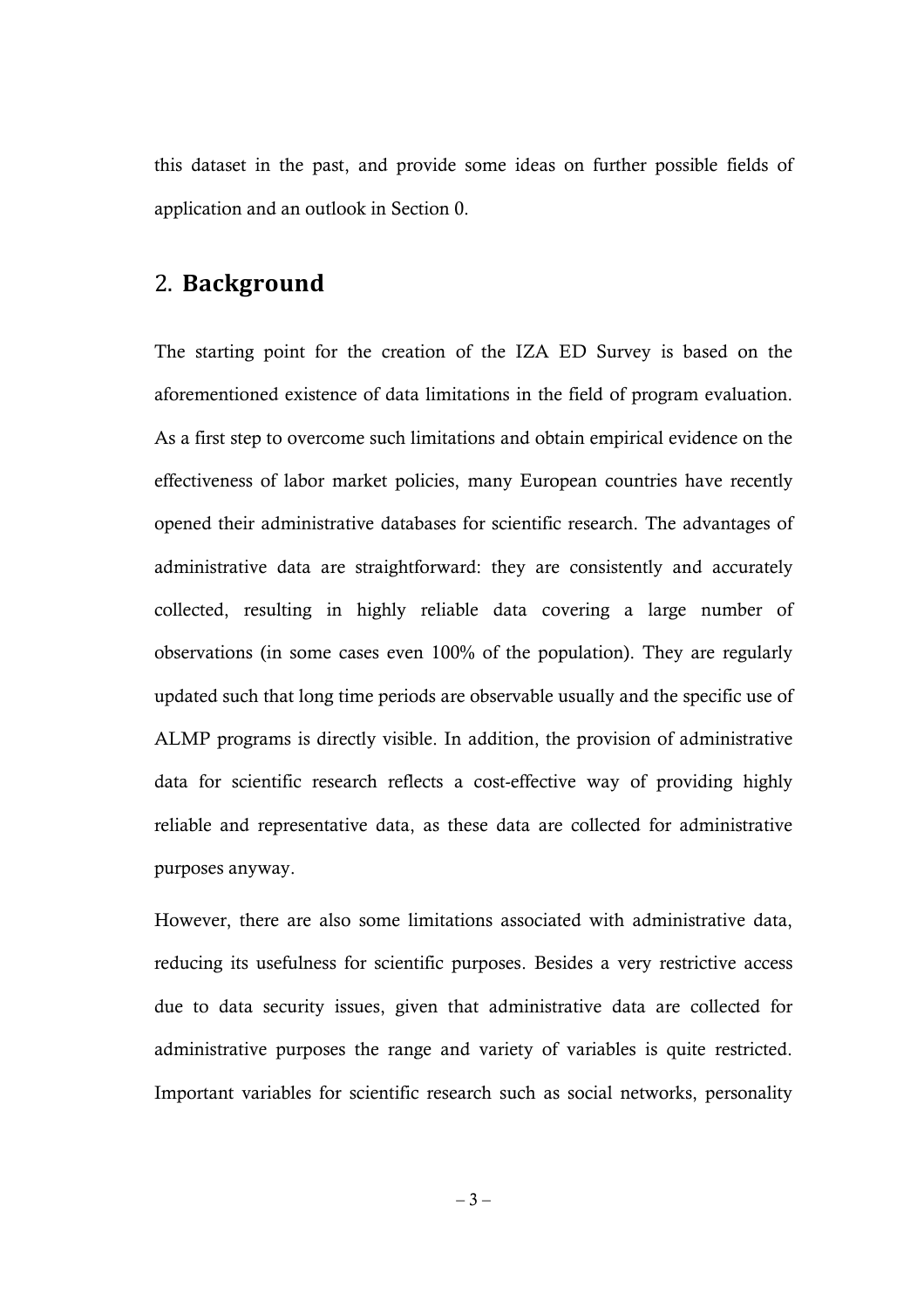traits, cognitive skills, attitudes or ethnic identity are usually not important for administrators and hence are not included in administrative databases.

However, recent studies have shown the high relevance of such variables in empirical studies in the field of labor economics (e.g. Borghans et al., 2008, Bonin et al., 2007, Constant and Zimmermann, 2008). Further information that is also needed for labor market research yet not included in administrative data includes, for instance, information on job search behavior, such as reservation wages, search intensity or search channels, or job satisfaction and individuals' expectations concerning their future labor market success and health condition. Indeed, such information is crucial towards understanding *why* certain ALMP programs work and others do not. Thus, survey data are needed to answer fundamental research questions that cannot be answered by using administrative data.

In order to provide a base for empirical research on such questions of social behavior, many countries have started initiatives to create survey data for scientific purposes. The most known surveys are generally the large populationrepresentative surveys such as the *German Socio-Economic Panel* (GSOEP), the *Current Population Survey* (CPS) in the U.S., the *British Household Panel Survey* (BHPS) or the recently started *Household, Income and Labour Dynamics in Australia Survey* (HILDA). Such surveys are widely used and depict the main workhorse in empirical social sciences.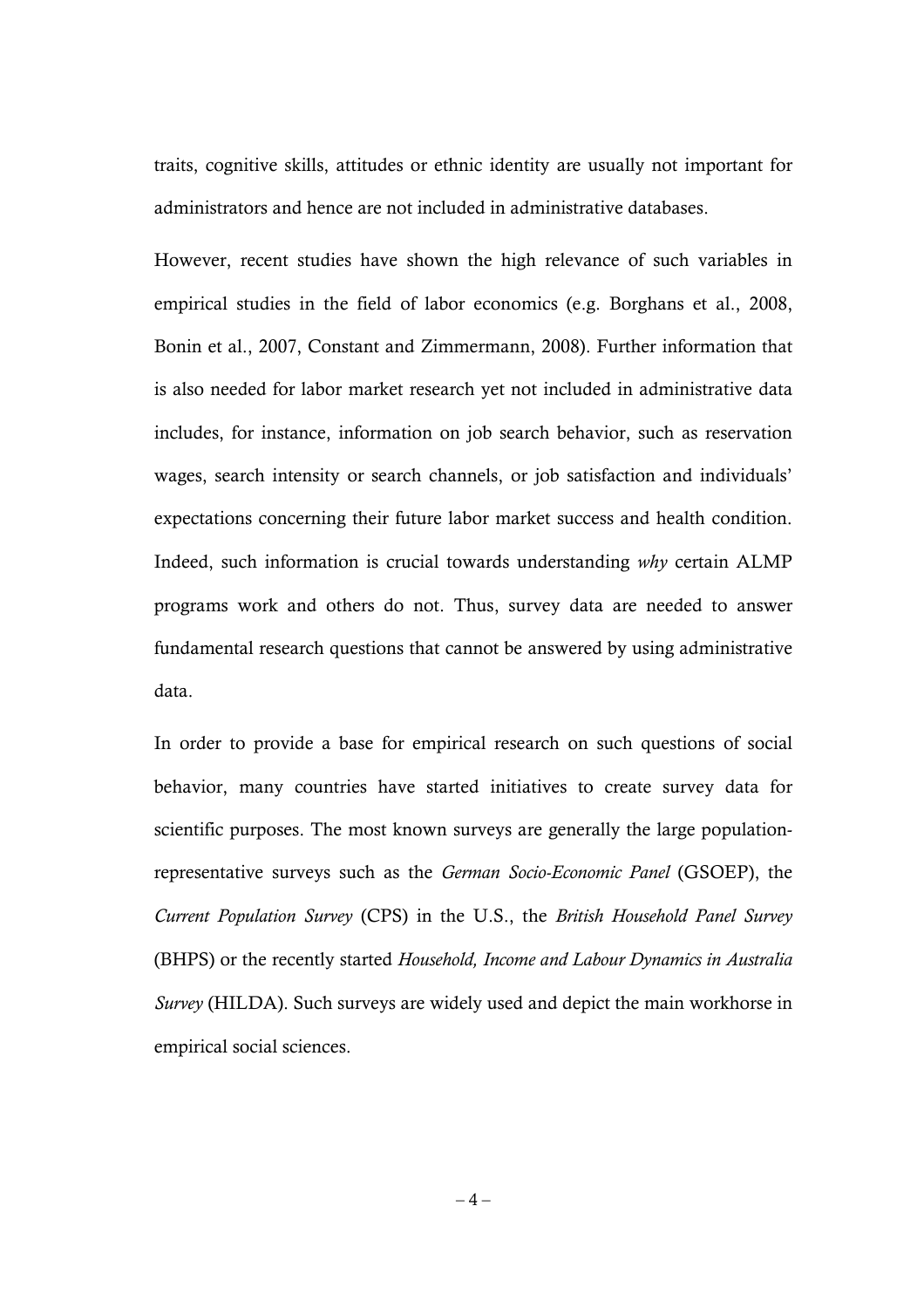However, they cannot solve the data restrictions within specific research areas such as the evaluation of ALMP programs, the economics of migration or education. In these areas, population representative surveys are not particularly appropriate as they capture insufficient information and sample sizes concerning certain subgroups of the population (e.g. job seekers, immigrants, pupils) or with respect to specific subjects (e.g. unemployment, migration aspects, school performance).

To overcome such data limitations, several institutions have started data initiatives to abolish particular data restrictions within certain research areas. For instance, the *New Immigrant Survey* in the US has been implemented to create a data base for analyzing policy questions on immigrants in the U.S. (see Guillermina et al., 2000). Consistently, the *Rural-to-Urban Migration Dataset* was created to analyze the massive migration flows from rural to urban areas in China (see Kong, 2010; Akgüc et al., 2013). Moreover, topic-specific surveys have also been implemented, e.g. the *German Panel Analysis of Intimate Relationships and Family Dynamics* (see Huinink, 2011) to investigate mechanisms of intergenerational transmission or the *German National Educational Panel Study* (NEPS, see Blossfeld et al., 2011) to analyze questions within the field of economics of education.

In line with this strand of data projects, IZA has recently implemented the IZA ED Survey on unemployed individuals. The main aim of this survey is to generate an optimal data base for the evaluation of social and labor policies, as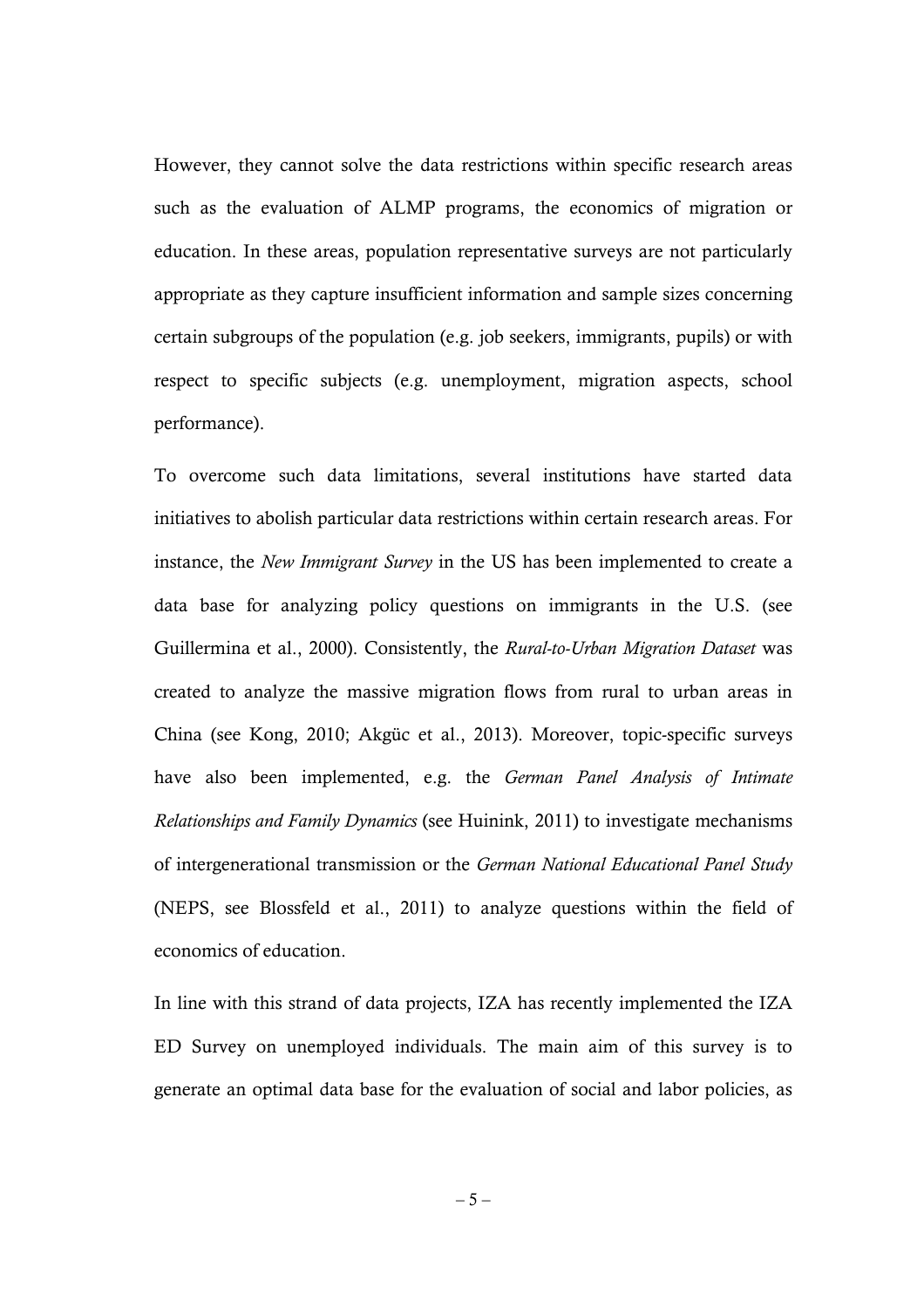well as studying the transition process from unemployment back to employment. Therefore, the underlying population of the survey focuses solely on entries into unemployment, given that such individuals are primarily targeted by labor market policies. The survey is now available as a Scientific Use File, which will be distributed by the *International Data Service Center* (IDSC) of IZA.<sup>2</sup>

A distinctive and attractive feature of the IZA ED Survey is that it can be merged to administrative data as provided by the Institute for Employment Research (IAB) in Nuremberg, the research institute of the Federal Employment Agency (see Caliendo et al., 2011a for details). The administrative data cover daily information on individuals' labor market activities, including wages and benefits, for a period covering from 1975 until present. The merging of the IZA ED Survey with the administrative data provides the additional advantage of combining the variety of survey information with the high reliability and large observation window of the administrative data. However, the administrative data are subject to very restrictive data security legislation that currently prevents public access to the merged dataset. IZA is actively engaging in joint work with the IAB to find a solution that will provide access to the merged dataset in the future.

### 3. **The Data**

The aim of the IZA ED Survey was to interview new entries into unemployment, collecting detailed information on these individuals and their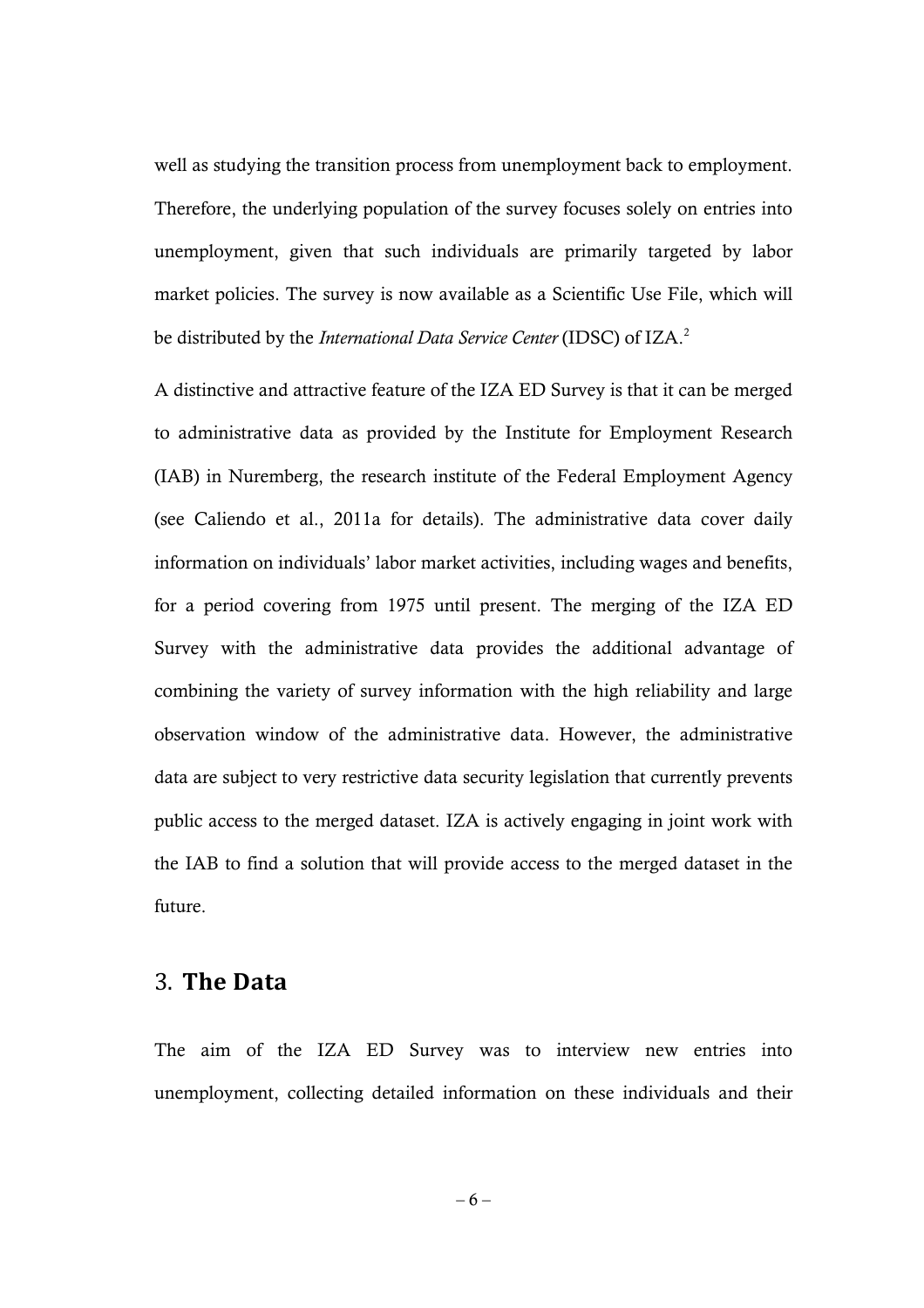labor market activities, starting at entry into unemployment until three years after. The following section describes the underlying target population, the construction of the survey, the questionnaire and characteristics of the finally realized samples, as well as providing guidance on data access. Thereby, the focus is solely on the main features of the data. A very detailed and more technical description of the data construction, including a description of the questionnaire, an extensive analysis of non-response and panel attrition, and the calculation of panel weights can be found in the User Manual of the IZA ED Survey.<sup>3</sup>

### 3.1. **The Target Population and Sampling**

The IZA ED Survey consists of individuals who registered as unemployed at the German Federal Employment Agency within the period from June 2007 to May 2008.<sup>4</sup> The aim was to construct a sample of "new" entries into unemployment, i.e. prime-age individuals who enter unemployment, are looking for a job and are eligible to participate in ALMP programs.

#### **TABLE 1: APPLIED SAMPLE RESTRICTIONS**

#### **Pre-interview restrictions applied to the sample drawn from the unemployment inflow statistic**

- 1) Age restriction: 16-54 years at entry into unemployment
- 2) Exclusion of unemployment benefit type II recipients
- 3) Exclusion of re-entries into unemployment after a period of sickness or participation in ALMP programs

#### **Restrictions during the interview**

- 4) Verification of unemployment entry and previous activities by respondents
- 5) Exclusion of "pseudo" unemployment entries: Individuals who signed a contract for a new job already at entry into unemployment and hence do not search for employment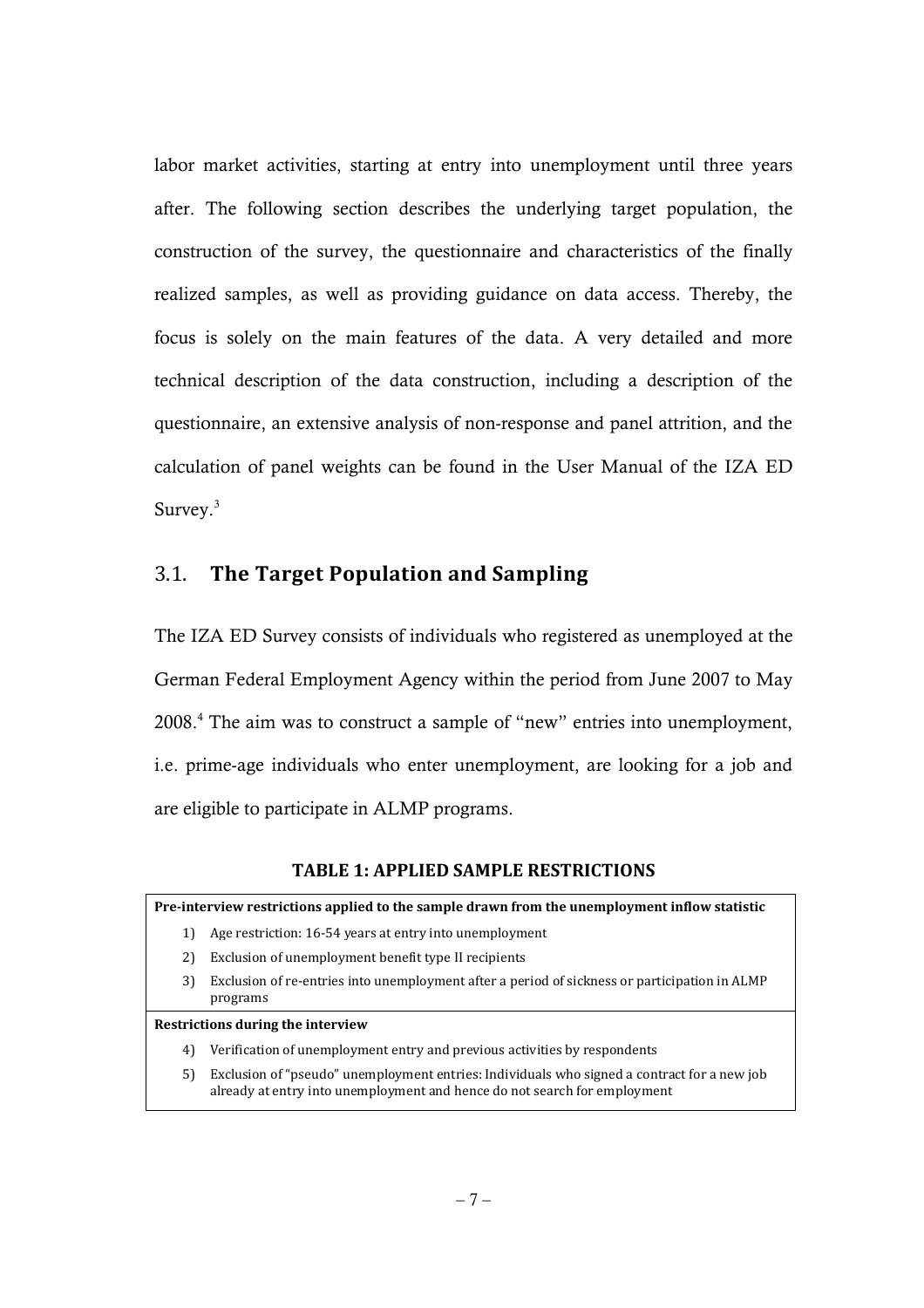The contact information on individuals entering unemployment was drawn from the monthly unemployment inflow statistic of the Federal Employment Agency. This statistic records individuals when they register as unemployed at the Federal Employment Agency – if eligible to unemployment benefit type  $I$  – or the agency responsible for the unemployment benefit type II. While unemployment benefit type I is paid to individuals who made contributions to the unemployment insurance in the past, unemployment benefit type II is a means-tested, tax-funded benefit that is paid to long-term unemployed or individuals without any previous employment experience (see Konle-Seidl et al., 2010 for an overview on the German unemployment insurance system). Therefore, the unemployment inflow statistic contains a very heterogeneous pool of entries into unemployment, so that – based on the available information included in the unemployment inflow statistic – some restrictions were implemented in order to pre-select the target population (see Table 1 for an overview).

First of all, an age restriction was applied (16-54 years at entry into unemployment) to avoid any influence due to retirement decisions, e.g. individuals might voluntarily enter unemployment in order to retire earlier and bridge the time until the official retirement age. However, given that these individuals are not looking for a job they do not belong to our target population. Moreover, we excluded individuals who received unemployment benefit type II (subject to Social Code II, SGB II) at entry into unemployment, due to three reasons. First, unemployed individuals whose unemployment benefit type I

– 8 –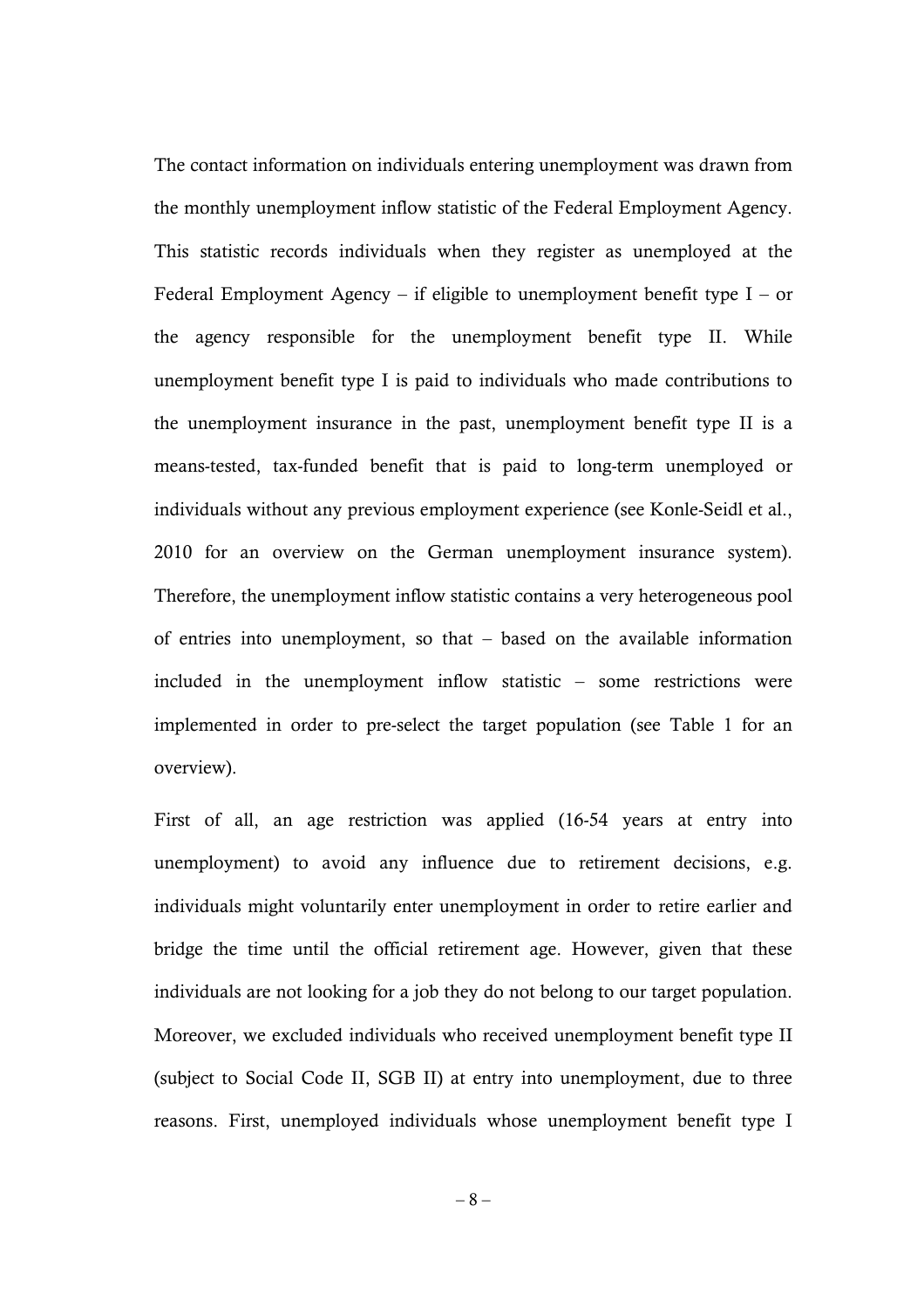entitlement elapses after being unemployed for a certain period (in most cases after 12 months) will be technically registered in the unemployment inflow statistic as an entry into unemployment benefit type II. In economic terms, however, this does not represent a new entry into unemployment and thus such individuals should be excluded from the sample. Second, the SGB II records are likely to be incomplete and third, individuals receiving unemployment benefit type II are not eligible to every ALMP program. Therefore, excluding unemployment benefit type II recipients narrows the sample towards the specified target population. As a last step, individuals who are likely to be reentries into unemployment were excluded. The unemployment inflow statistic technically defines every individual who registers as unemployed after a certain period of not being unemployed as an entry into unemployment. Therefore, periods of sickness or participation in ALMP programs interrupt unemployment spells, so that individuals who did not find a job during that time are counted (again) as entries into unemployment. However, given that these interruptions do not terminate unemployment in economic terms, these spells are not "new" entries into unemployment and thus have to be excluded. Therefore, all individuals who registered as unemployed after a period of sickness or ALMP participation or had an entry into unemployment in the previous month were excluded.

In addition to the pre-interview sample restrictions, a very detailed screening took place at the beginning of each interview in order to finally identify the target population. This verification procedure was required as the available information

– 9 –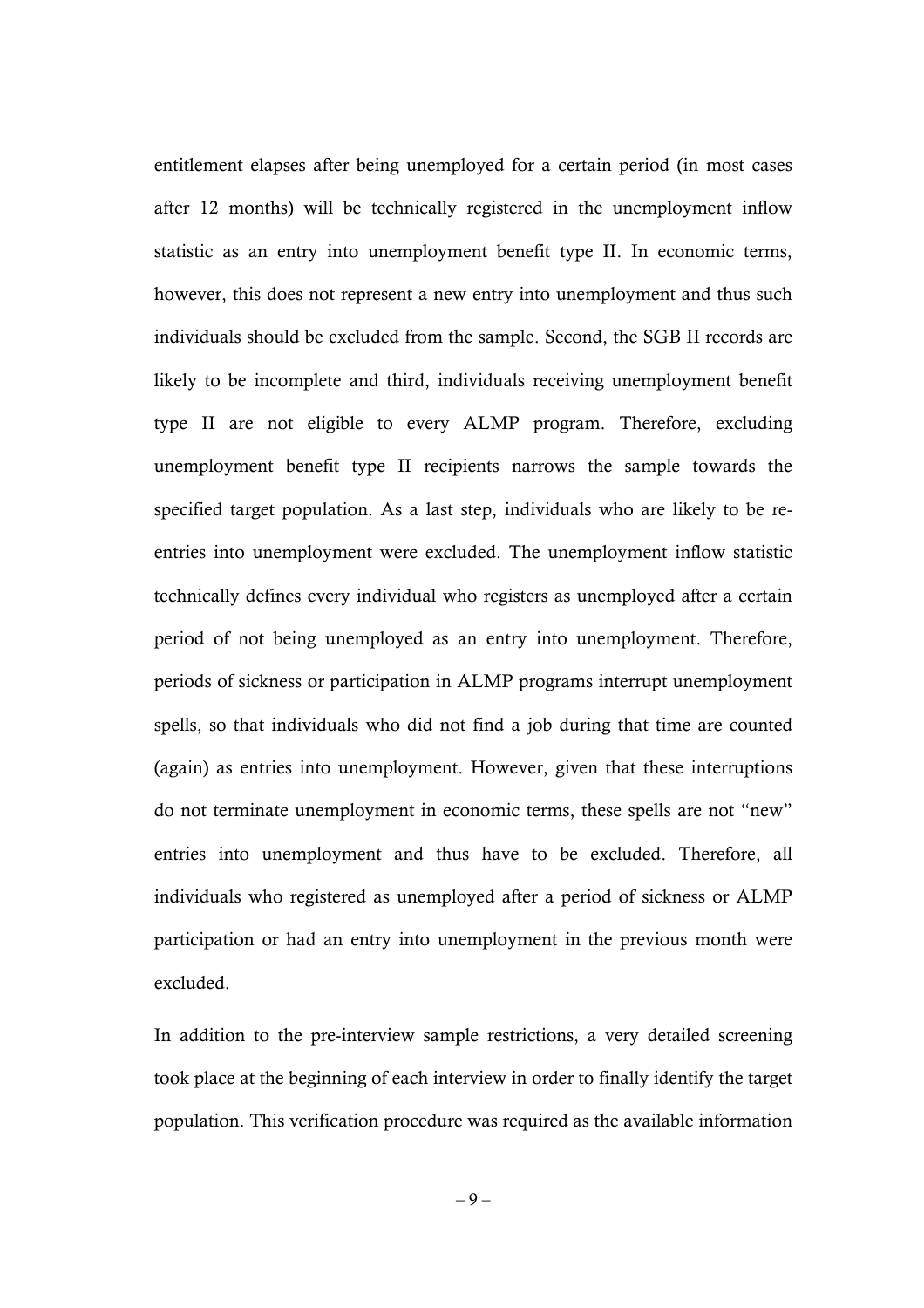provided by the unemployment inflow statistic only allowed for a raw identification of the target population. First of all, each individual had to answer several questions about his/her current unemployment entry to ensure that the individual unambiguously belongs to the pre-defined target population. Most importantly, as this is not observed in the unemployment inflow statistic, individuals who reported having already signed a contract for a new job at entry into unemployment were dropped, as they are not searching for employment.

This two-step procedure combining the pre-interview sample restrictions and the screening during the interview guarantees that only individuals who unambiguously belong to the specified target population were interviewed.

### 3.2. **Construction of the Survey and Response Rates**

The IZA ED Survey is constructed as a panel where individuals entering unemployment within the period from June 2007 until May 2008 were interviewed at least three times, i.e. at entry into unemployment, as well as 12 and 36 months later (see Figure 1). In addition, three selected monthly cohorts, i.e. entries into unemployment in June and October 2007, and February 2008, received an additional interview six months after entry into unemployment. The main aim of this interim wave is to measure dynamics with respect to changes in individual and labor market characteristics during the early stage of unemployment. Due to restricted financial means and the risk of higher panel attrition for these individuals, the interim wave was restricted to three cohorts only, distributed over the entire year to avoid any bias due to seasonality.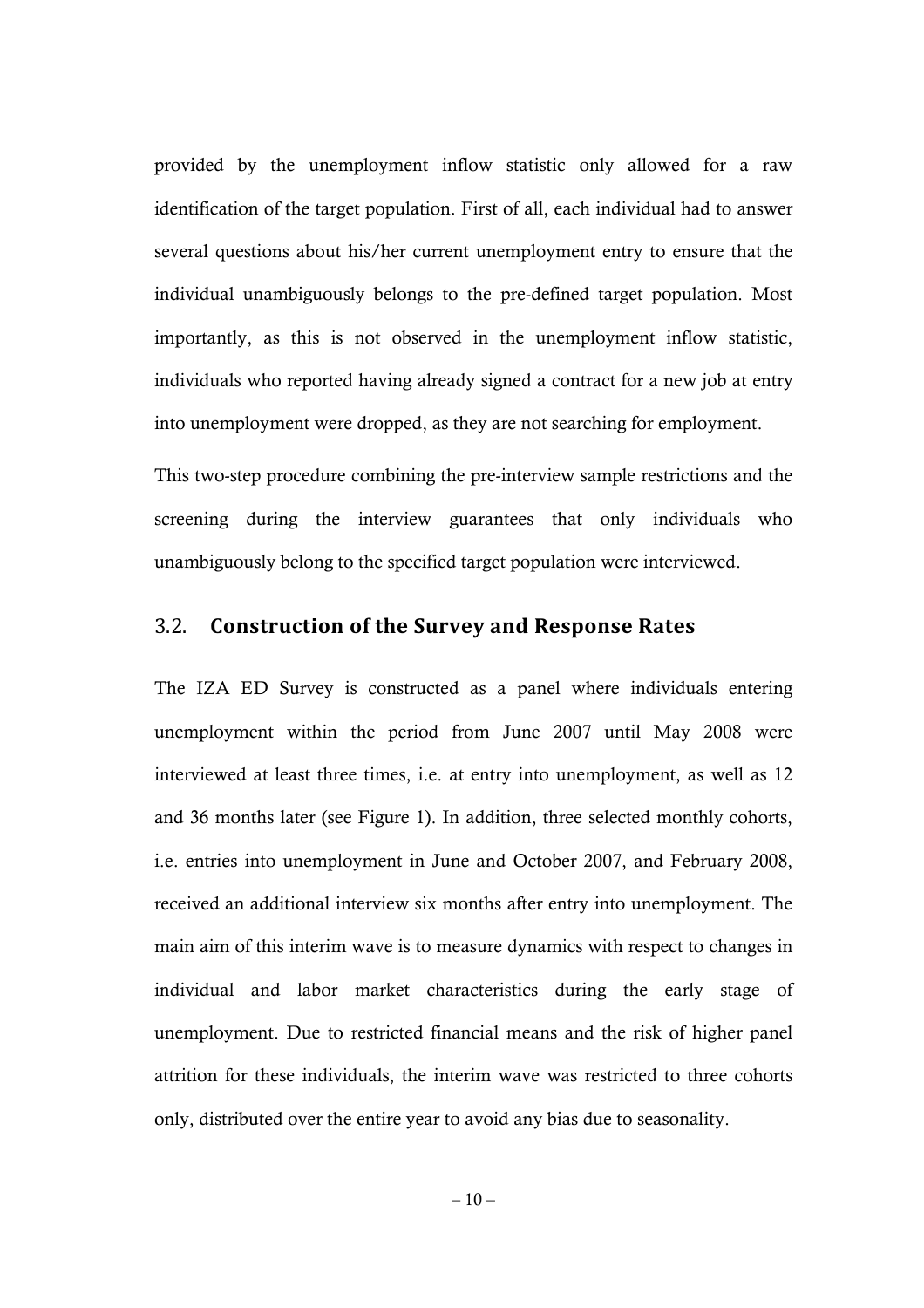

The interviews were performed by means of pre-tested computer assisted telephone interviews (CATI), conducted by a professional survey institute<sup>5</sup>. In advance of the interview, each individual received a letter prior to being contacted. The main aim of the letter was to increase the acceptance of the study and therefore participation rates by informing individuals about the content and background of the survey, as well as data security legislation. The interviews were held in German and, for the two most important immigrant groups in Germany – Russians and Turks – in their native language, if German language skills were insufficient.

As explained above, the contact information for potential interview respondents was provided by the unemployment inflow statistic of the German Federal Employment Agency, which records individuals entering unemployment on a monthly basis. Within the period of interest (May 2007 to June 2008), the inflow statistic recorded around eight million entries into unemployment. In order to interview each individual as immediately as possible after entry into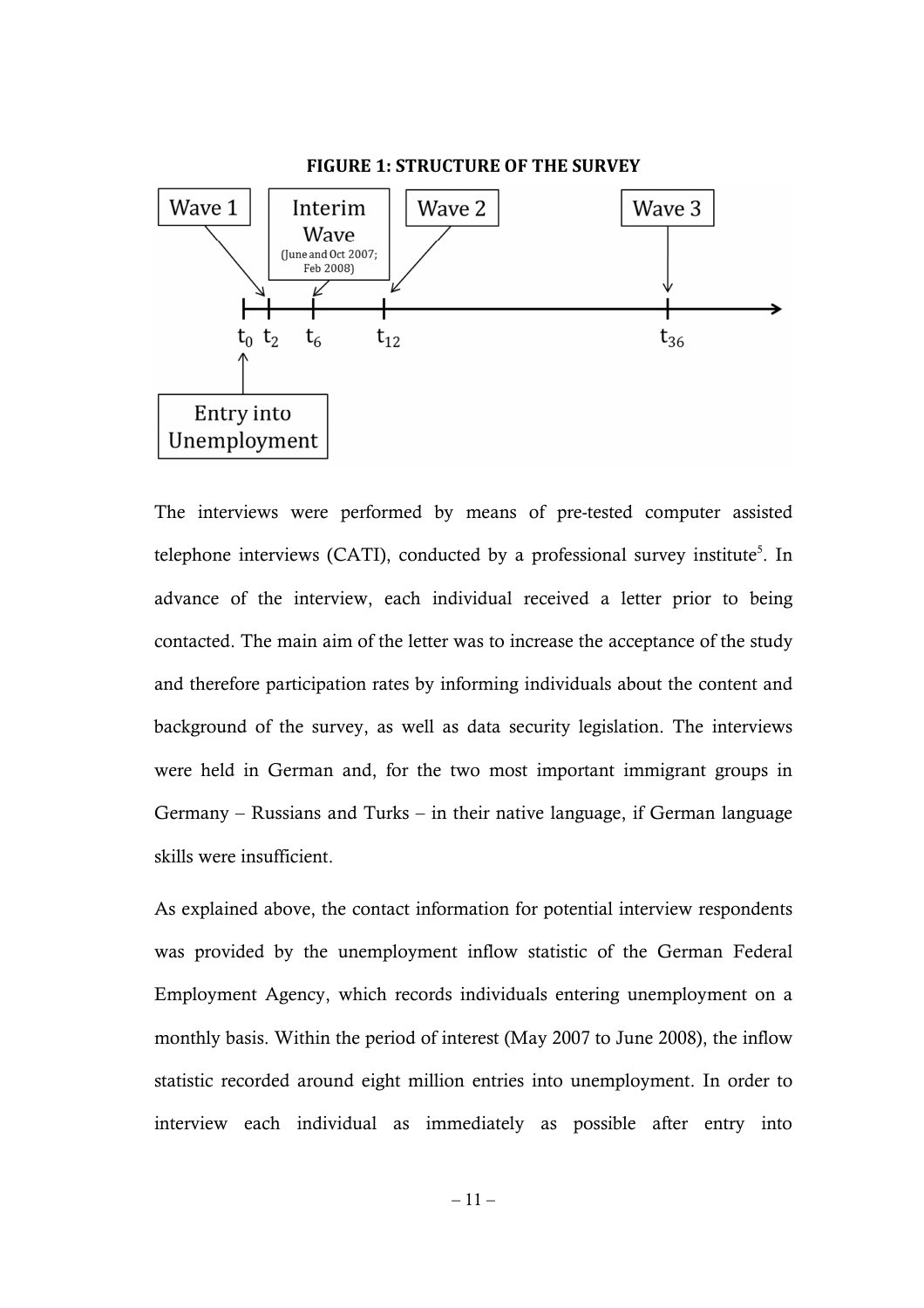unemployment, the survey was implemented on a monthly basis. At the end of each month, a random sample of new entries into unemployment was drawn from the unemployment inflow statistic (following the sample restrictions as depicted in Table 1) and immediately delivered to the survey institute.

Subsequently, the survey institute prepared the data for the interview and contacted the individuals in order to conduct an interview. In total, 81,399 addresses were available for the first interview. The data generating procedure, i.e. sample preparation, transfer to the survey institute and contacting of individuals, was successfully implemented within an average of only two months, so that the respondents received the first interview closely after entry into unemployment (indicated by  $t_2$  in Figure 1). In subsequent interview waves, only individuals who agreed during the first interview to participate in subsequent waves were contacted again. Individuals who dropped out once were not contacted again, i.e. only respondents in wave 2 were contacted for an interview in wave 3.

Table 2 provides an overview of the finally realized interviews in each wave and sample. The upper part shows the numbers for the full sample, while the lower part provides a separate overview for the restricted sample only (three selected monthly entry cohorts). The objective for the first interview wave was to realize around 1,500 interviews each month, totaling approximately 18,000 interviews. It can be seen in the upper part of Table 2 that this goal was almost accomplished with 17,396 interviews realized in the first interview wave,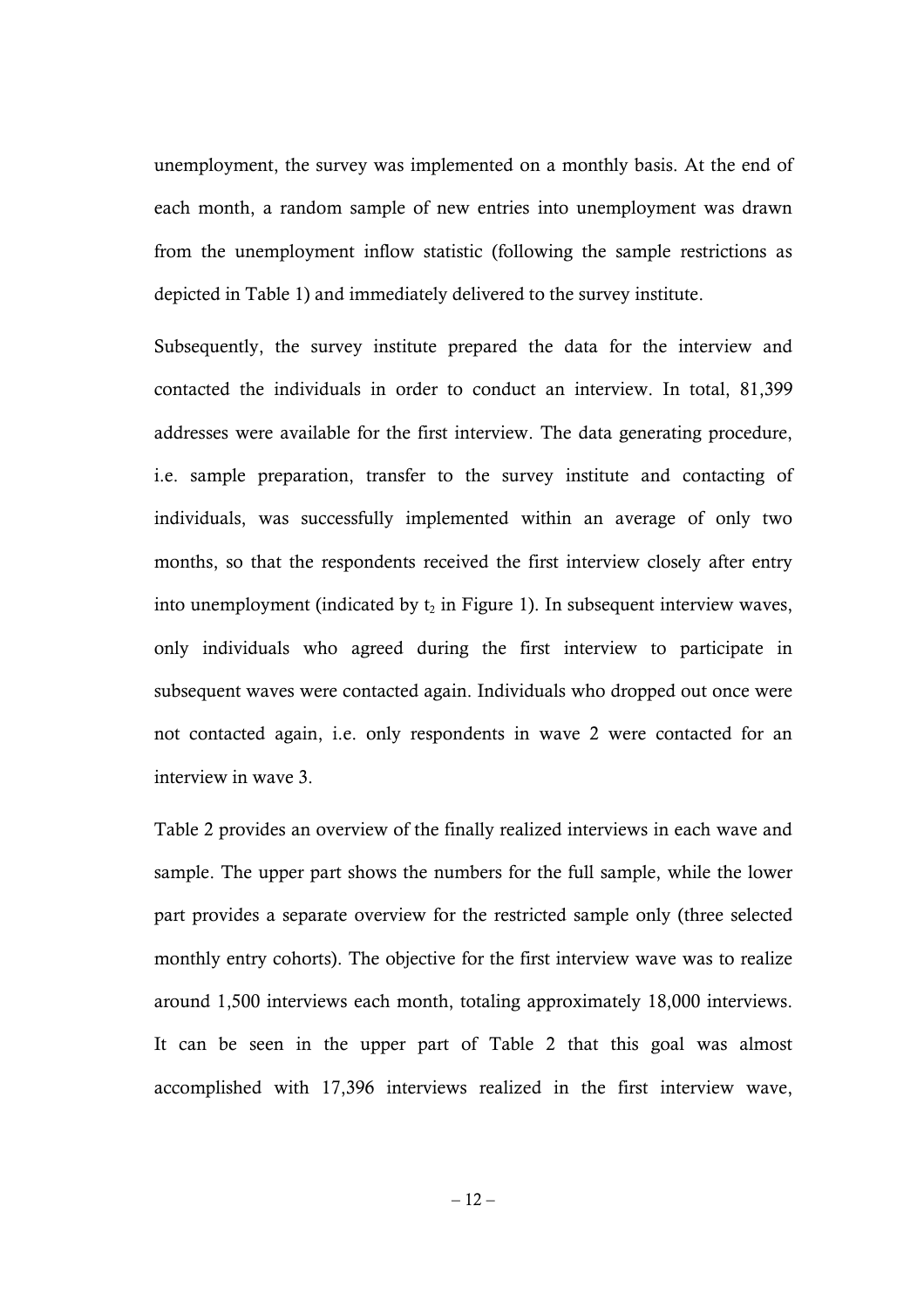whereby 90.8% agreed to participate in the panel. Based on these 15,802 observations, 8,915 interviews could be finally conducted in the second and 5,786 in the third wave, which corresponds to 51.2% and 33.3% of the initial sample. For the restricted sample, i.e. the three selected entry cohorts who also had an interim interview six months after entry into unemployment, 4,423 interviewees were available in the first interview wave, 2,548 in the interim, and 1,589 and 985 in the second and third wave, respectively. Panel attrition here is slightly higher than in the full sample, which is most likely due to the additional interview.

| <b>Full sample</b>                                                                     |          |                                           |          |          |        |          |  |
|----------------------------------------------------------------------------------------|----------|-------------------------------------------|----------|----------|--------|----------|--|
|                                                                                        | Wave 1   |                                           | Wave 2   |          | Wave 3 |          |  |
|                                                                                        | Realized | Willing to<br>participate in the<br>panel | Realized |          |        | Realized |  |
| Number of interviews                                                                   | 17,396   | 15,802                                    |          | 8,915    |        | 5,786    |  |
| $\%$                                                                                   | 100      | 90.8                                      | 51.2     |          |        | 33.3     |  |
| $\%$                                                                                   | ---      | 100                                       | 56.4     |          | 36.6   |          |  |
| Restricted sample: Three selected entry cohorts (June and October 2007, February 2008) |          |                                           |          |          |        |          |  |
|                                                                                        | Wave 1   | Interim<br>Wave                           | Wave 2   |          | Wave 3 |          |  |
|                                                                                        | Realized | Willing to<br>participate in the<br>panel | Realized | Realized |        | Realized |  |
| Number of interviews                                                                   | 4,423    | 4,060                                     | 2,548    |          | 1,589  | 985      |  |
| $\%$                                                                                   | 100      | 91.8                                      | 57.6     |          | 35.9   | 22.3     |  |
| $\%$                                                                                   | $---$    | 100                                       | 62.8     |          | 39.1   | 24.3     |  |

**TABLE 2: NUMBER OF OBSERVATIONS**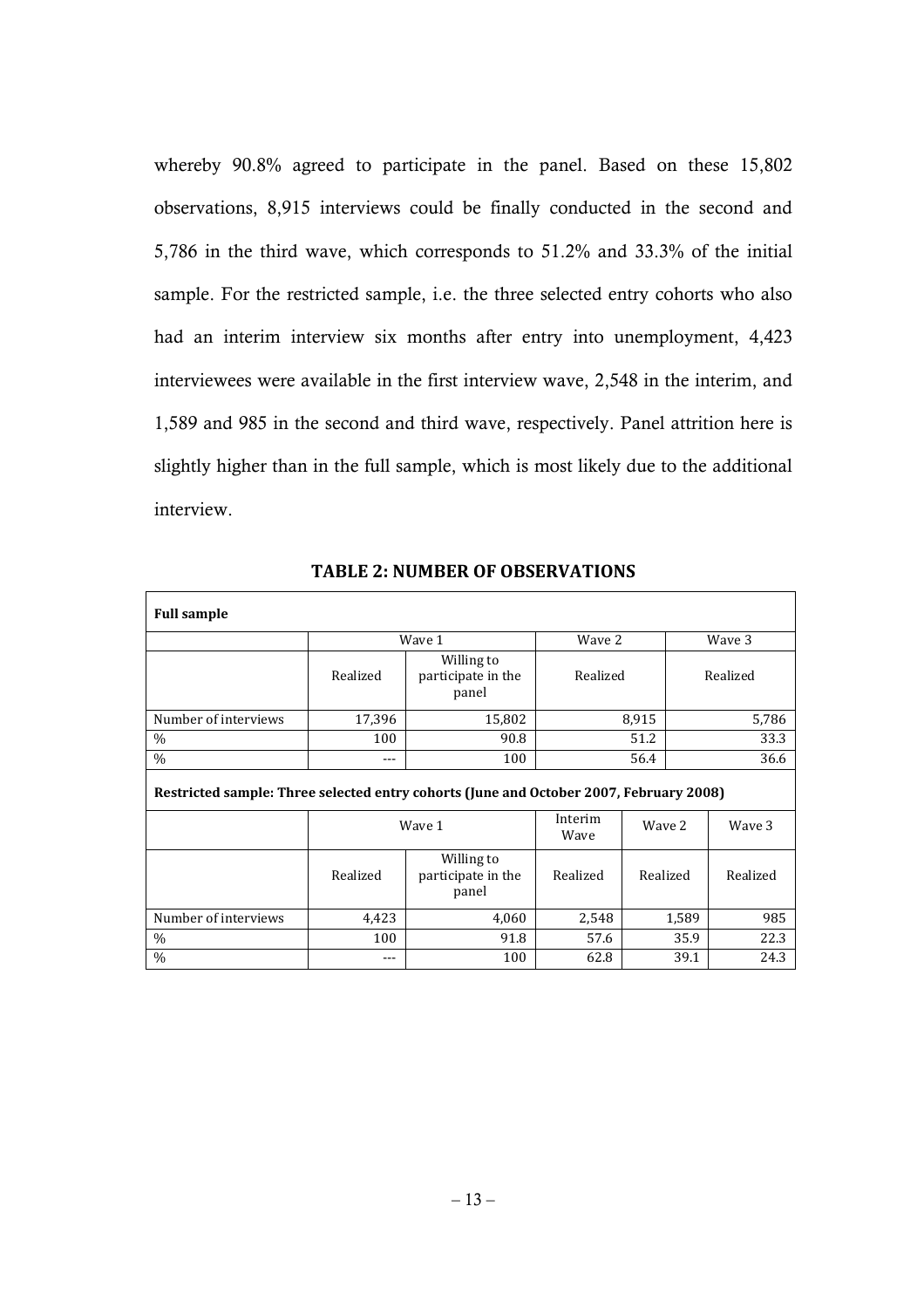### 3.3. **Non-Response and Panel Attrition**

Collecting data by a telephone survey bears the risk that the implementation of the survey introduces a selection bias, as individuals are free to choose whether or not to participate. Such a selection bias might arise due to selective nonresponse behavior at the first interview and attrition in later interview waves. An initial non-response bias occurs if the first interview can only be realized for a selective subsample of the underlying population, which will introduce a selection bias if the non-response is correlated with individual characteristics. Panel attrition occurs if individuals are willing to give an interview in the initial wave but drop out and do not return in subsequent interview waves, e.g. due to subsequent refusal, death, relocation or associated problems for tracing individuals. Similar to non-response, panel attrition will introduce a selectivity bias in the sampling if drop-outs are systematically correlated with individual characteristics. If one can credibly assume that selectivity is mostly driven by characteristics that are observed, the potential selection bias can be rebalanced by a weighting scheme.

In order to reveal whether the implementation of the first interview finally led to a representative sample of the target population, it would be necessary to compare characteristics of individuals who participated in the first interview wave with those of the underlying target population. Another possibility is to compare individuals who were contacted but refused to give an interview with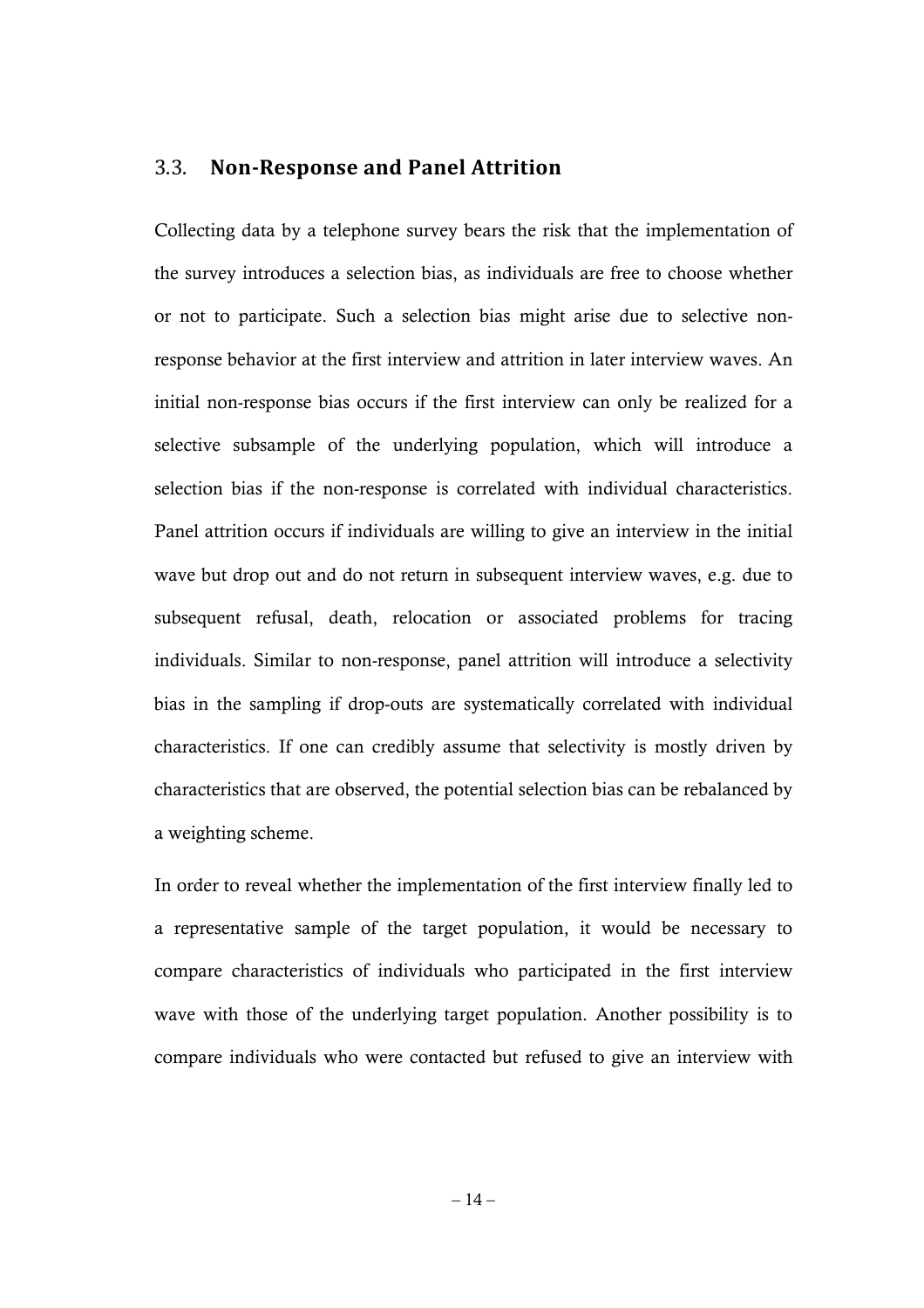survey participants. Both comparisons would answer the question of whether the realized sample suffers a non-response bias.

However, in the case of the IZA ED Survey, the final identification of the target population took place during the interview. This was necessary as some important screening characteristics are not observable in the unemployment inflow statistic, and thus individuals had to be contacted in order to finally verify whether or not they belong to the target population. As a consequence, the sample extracted from the unemployment inflow statistic and the sample of interview refusals still contain individuals who are not part of the target population. This actually prevents us from running a representative non-response analysis for the first interview wave. For instance, if we detected differences between interview refusals and survey participants, we could not conclude that such differences are driven by selective non-response behavior given that the group of refusals still contains individuals who are actually not eligible for an interview.

This is a common problem with telephone surveys where the final identification of the target population takes place during the interview. What is usually undertaken in such cases is to provide as much information as possible concerning the data generation process. We therefore provide a descriptive comparison of survey participants with the sample extracted from the unemployment inflow statistic and interview refusals with respect to observable characteristics in Table 3.

 $-15-$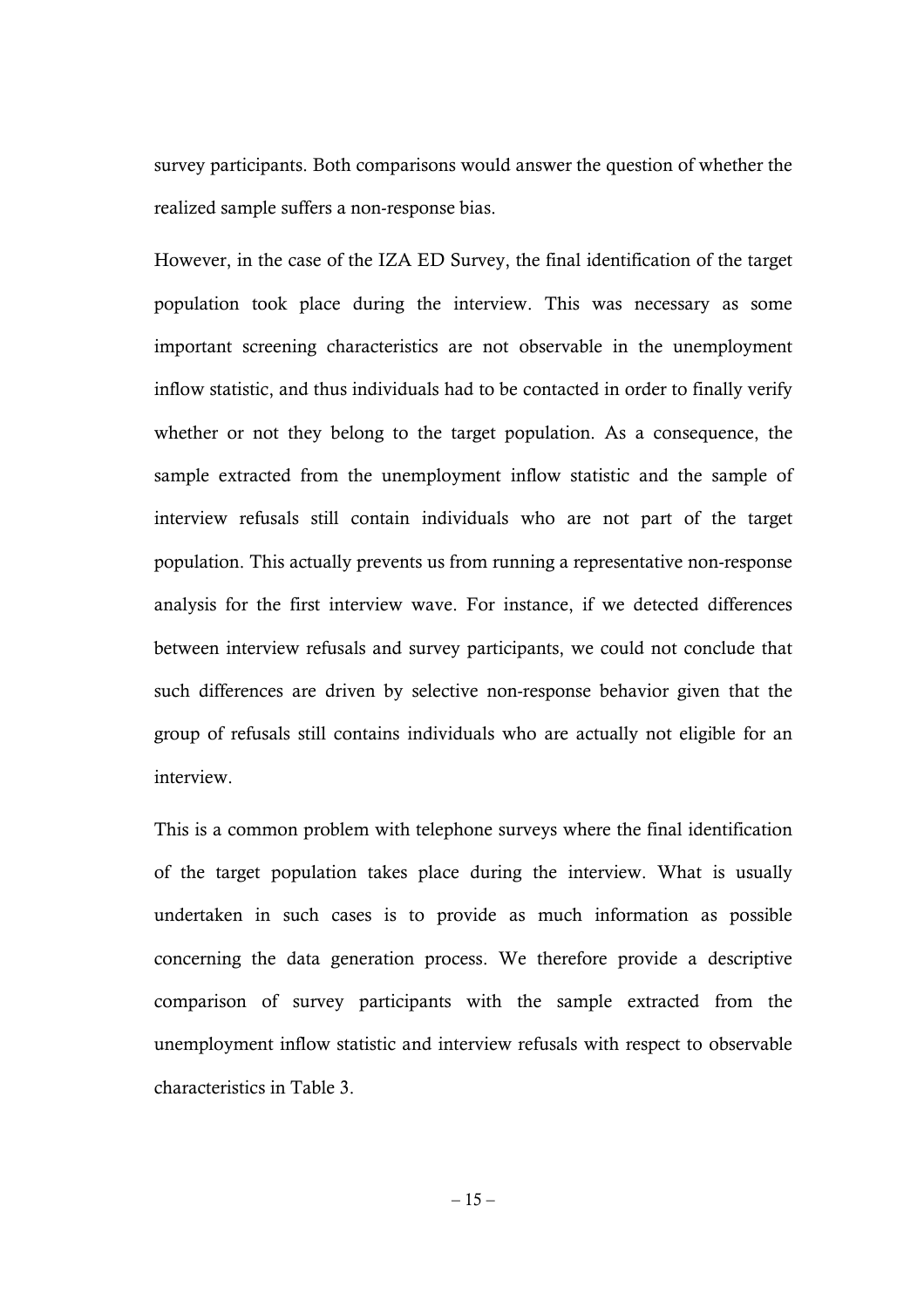|                                  | Gross  | Wave 1   |          | p-value         |                 |
|----------------------------------|--------|----------|----------|-----------------|-----------------|
|                                  | Sample | Refusals | Realized |                 |                 |
|                                  |        |          | Sample   |                 |                 |
|                                  | (1)    | (2)      | (3)      | $(1)$ vs. $(3)$ | $(2)$ vs. $(3)$ |
| Number of observations           | 81,391 | 5,388    | 17,396   |                 |                 |
|                                  |        |          |          |                 |                 |
| Female                           | 43.9   | 44.5     | 47.4     | 0.000           | 0.000           |
| Age category                     |        |          |          |                 |                 |
| $\leq$ 24 years                  | 28.0   | 28.0     | 27.6     | 0.263           | 0.581           |
| 25 to 34 years                   | 26.6   | 25.7     | 26.1     | 0.114           | 0.631           |
| 35 to 44 years                   | 24.6   | 25.7     | 25.1     | 0.308           | 0.281           |
| $\geq$ 45 years                  | 20.7   | 20.5     | 21.3     | 0.061           | 0.217           |
| German citizen                   | 91.1   | 92.6     | 92.7     | 0.000           | 0.001           |
| School degree                    |        |          |          |                 |                 |
| None, unknown                    | 8.0    | 6.6      | 5.4      | 0.000           | 0.001           |
| Lower secondary school           | 34.7   | 35.2     | 30.5     | 0.000           | 0.000           |
| Middle secondary school          | 36.5   | 37.3     | 37.6     | 0.007           | 0.666           |
| Advanced middle sec. school      | 7.6    | 8.0      | 9.3      | 0.000           | 0.003           |
| Upper secondary school (A-level) | 13.2   | 12.9     | 17.1     | 0.000           | 0.000           |

### **TABLE 3: COMPARISON OF GROSS SAMPLE, REFUSALS AND REALIZED SAMPLE IN WAVE 1**

Note: Numbers are percentages and based on administrative information included in the unemployment inflow statistic. Gross sample: Sample extracted from the unemployment inflow statistic (excluding eight individuals due to missing information in observable characteristics). Refusals: Individuals who have been contacted and refused to give an interview but were willing to provide at least some information about their current labor market activities (so-called soft-refusals). P-values are based on a simple t-test of equal means.

It can be seen that the realized sample in wave 1 differs from the two other samples in terms of observable characteristics. We find that women, natives and individuals with higher school attainment have a higher probability of participating in the survey. Although the differences are small, they are mostly statistically significant (as indicated by respective p-values). However, as explained above, we do not know whether these differences arise due to selective non-response behavior or because the gross sample and the refusals still contain individuals who do not belong to the target population. Therefore, we decided to follow different experts in the field of survey design and refrain from providing weights to correct for these differences.<sup>6</sup>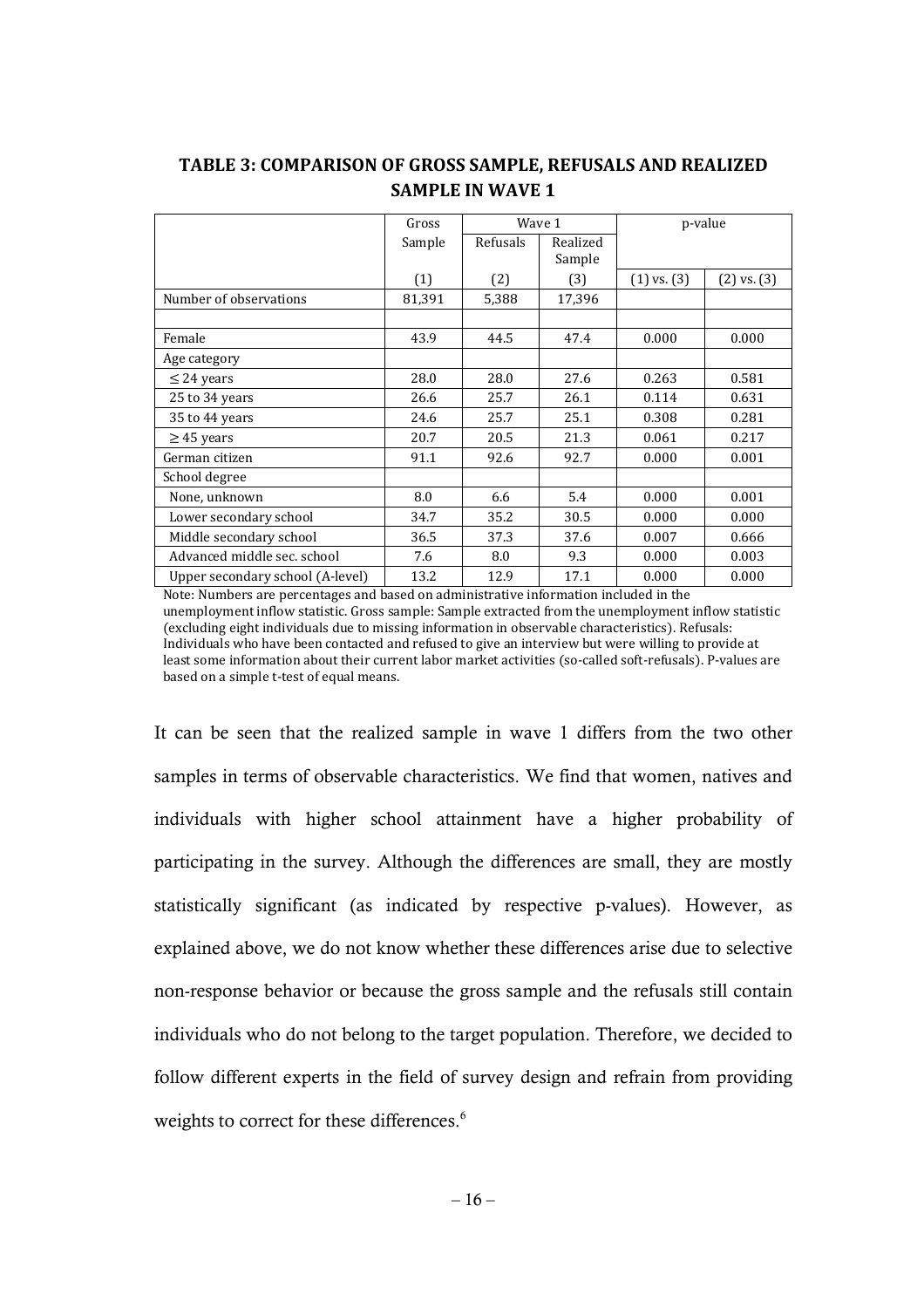Assuming that the realized sample in the first interview wave is a random sample of the underlying target population, in a second step we assess whether attrition in subsequent interview waves introduces a selection bias. Given that only a small subgroup of the initial sample remains in the survey until the third interview (around 33%, see Table 2), it is likely that panel attrition is correlated with certain individual characteristics. Therefore, we compare individuals in the first wave to those who also participate in later waves. We find that women, natives, better educated and older individuals, as well as those with more employment experience and higher earnings in the past are more likely to remain in the survey. Intuitively, we also find that individuals who faced communication problems during the first interview are less likely to give an interview again. Therefore, the analysis of survey drop-outs confirms that panel attrition in the IZA ED Survey is systematically correlated with observable characteristics. Panel weights are provided with the data in order to correct for selective panel attrition (see user manual for details).

### 3.4. **The Questionnaire**

Table 4 provides an overview of the general structure of the questionnaire and a list of variables included in each wave. It can be seen that the majority of questions are included in each wave, so that the information was updated at different points in time (see Figure 1). Note that the list of variables only depicts a crude summary of the rich content of the survey, with each category indicated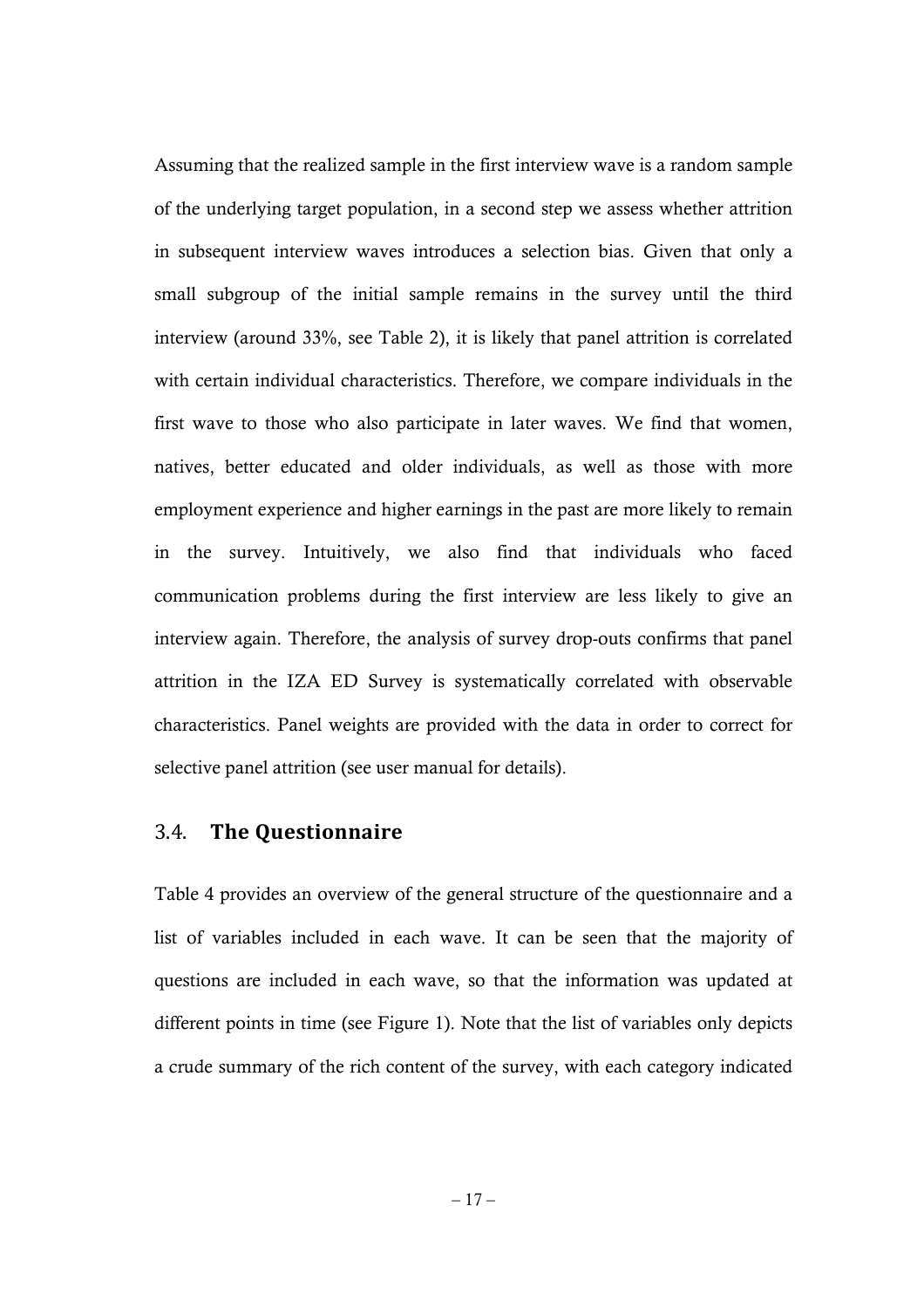in Table 4 represented by several questions in the questionnaire (see Section 3.6 for access to the questionnaires).

| Variables                                                      | Wave 1      | Interim<br>Wave | Wave 2      | Wave 3      |  |  |  |
|----------------------------------------------------------------|-------------|-----------------|-------------|-------------|--|--|--|
| <b>Cross-sectional information</b>                             |             |                 |             |             |  |  |  |
| Information on the initial unemployment entry                  | X           |                 |             |             |  |  |  |
| Individual characteristics (e.g. age, sex, region etc)         | $\mathbf x$ | X               | X           | X           |  |  |  |
| Migration and social background                                | X           | X               | X           | X           |  |  |  |
| Language skills                                                | $\mathbf X$ |                 | X           | $\mathbf X$ |  |  |  |
| Education                                                      | $\mathbf x$ |                 |             |             |  |  |  |
| Personality (Big-5, Locus of control)                          | $\mathbf x$ | X               | X           | X           |  |  |  |
| Intergenerational transmission                                 | $\mathbf x$ | $\mathbf X$     | $\mathbf x$ | $\mathbf X$ |  |  |  |
| Labor market networks                                          | $\mathbf x$ | X               | X           | X           |  |  |  |
| Household composition                                          | X           | X               | X           | X           |  |  |  |
| Household income                                               | $\mathbf x$ | X               | X           | $\mathbf X$ |  |  |  |
| Debts                                                          | $\mathbf X$ |                 | X           | X           |  |  |  |
| Life satisfaction                                              | X           | X               | X           | X           |  |  |  |
| Job search and reservation wage                                | $\mathbf x$ | $\mathbf x$     | $\mathbf x$ | $\mathbf x$ |  |  |  |
| Role of Employment Agency (job search)                         | $\mathbf x$ | $\mathbf X$     | X           | $\mathbf X$ |  |  |  |
| Details on placement/education voucher                         | $\mathbf x$ | X               | $\mathbf x$ | X           |  |  |  |
| Benefit receipt and sanctions                                  | $\mathbf x$ | X               | X           | $\mathbf X$ |  |  |  |
| Labor market activity at interview                             |             | X               |             |             |  |  |  |
| Participation in ALMP                                          |             | $\mathbf X$     |             |             |  |  |  |
| Interview-specific information (e.g. date, language)           | X           | X               | X           | X           |  |  |  |
| Willingness to compromise during job searcha)                  | $\mathbf x$ | $\mathbf X$     | X           | $\mathbf X$ |  |  |  |
| Motivation to contact Employment Agency <sup>a)</sup>          | $\mathbf x$ |                 |             |             |  |  |  |
| Health and physical conditional                                | $\mathbf x$ | X               | X           | $\mathbf X$ |  |  |  |
| Emotional and psychological conditionsa)                       | $\mathbf x$ | X               |             |             |  |  |  |
| Drinking and smoking behaviora)                                | $\mathbf x$ | $\mathbf X$     | X           | $\mathbf X$ |  |  |  |
| Change of labor market networks during unemploymenta)          | $\mathbf X$ | $\mathbf X$     | X           | X           |  |  |  |
| Personality (risk, trust, patience, reciprocity) <sup>a)</sup> | $\mathbf x$ | X               | X           | X           |  |  |  |
| Cognitive tests <sup>a)</sup>                                  | $\mathbf X$ | $\mathbf X$     | $\mathbf X$ | $\mathbf x$ |  |  |  |
| Daily activities and routinesa)                                | $\mathbf x$ | $\mathbf X$     | X           | $\mathbf X$ |  |  |  |
| Personal appearance <sup>a)</sup>                              | $\mathbf x$ | $\mathbf x$     | $\mathbf x$ | $\mathbf x$ |  |  |  |
| Longitudinal information on labor market activities            |             |                 |             |             |  |  |  |
| Dependent employment                                           | X           |                 | X           | X           |  |  |  |
| Self-employment                                                | $\mathbf X$ |                 | X           | X           |  |  |  |
| Unemployment                                                   | $\mathbf x$ |                 | X           | X           |  |  |  |
| Participation in ALMP                                          | $\mathbf x$ |                 | X           | X           |  |  |  |
| School attendance                                              | $\mathbf X$ |                 | $\mathbf X$ | $\mathbf x$ |  |  |  |
| Professional training                                          | $\mathbf x$ |                 | X           | $\mathbf x$ |  |  |  |
| Internship                                                     | X           |                 | X           | X           |  |  |  |
| Other activities                                               | X           |                 | X           | X           |  |  |  |

#### **TABLE 4: CONTENT OF THE SURVEY**

a) Filled for individuals belonging to the three selected monthly cohorts who also received the interim wave (entries in unemployment in June and October 2007, and February 2008).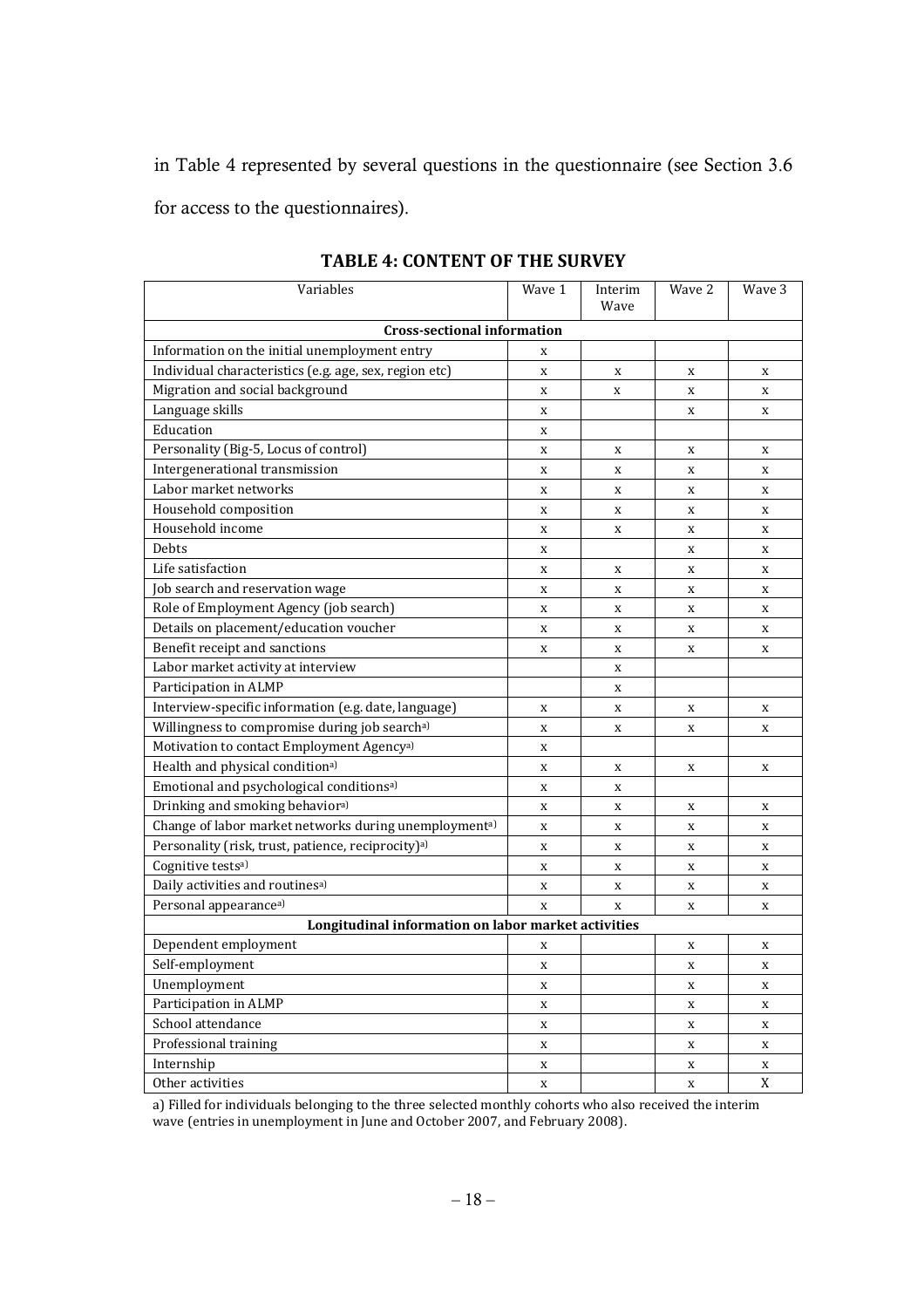The questionnaire consists of cross-sectional and longitudinal questions. The information collected in the cross-section relates to the time of the interview, e.g. 12 months after entry into unemployment in the case of the second wave. Here, individual and job search characteristics are recorded at each interview, which allows the data users to analyze changes over time. As we can see in Table 4, the cross-sectional part records information on the process of entering unemployment, socio-demographics, migration and social background, personality, labor market networks, household and job search characteristics, participation in ALMP programs, the role of the employment agency for job search, life satisfaction and transfer payments.

While such information was collected for all individuals, some questions were only asked to individuals belonging to the three selected entry cohorts that also received the interim wave (entries into unemployment in June and October 2007, and February 2008) in order to measure dynamics in these characteristics during the early stage of unemployment. Here, information is collected concerning an individual's motives to contact the employment agency, his/her willingness to compromise in order to find a job, health, psychical and psychological conditions, drinking and smoking behavior, cognitive skills and additional questions on labor market networks, personality, daily activities and routines as well as personal appearance.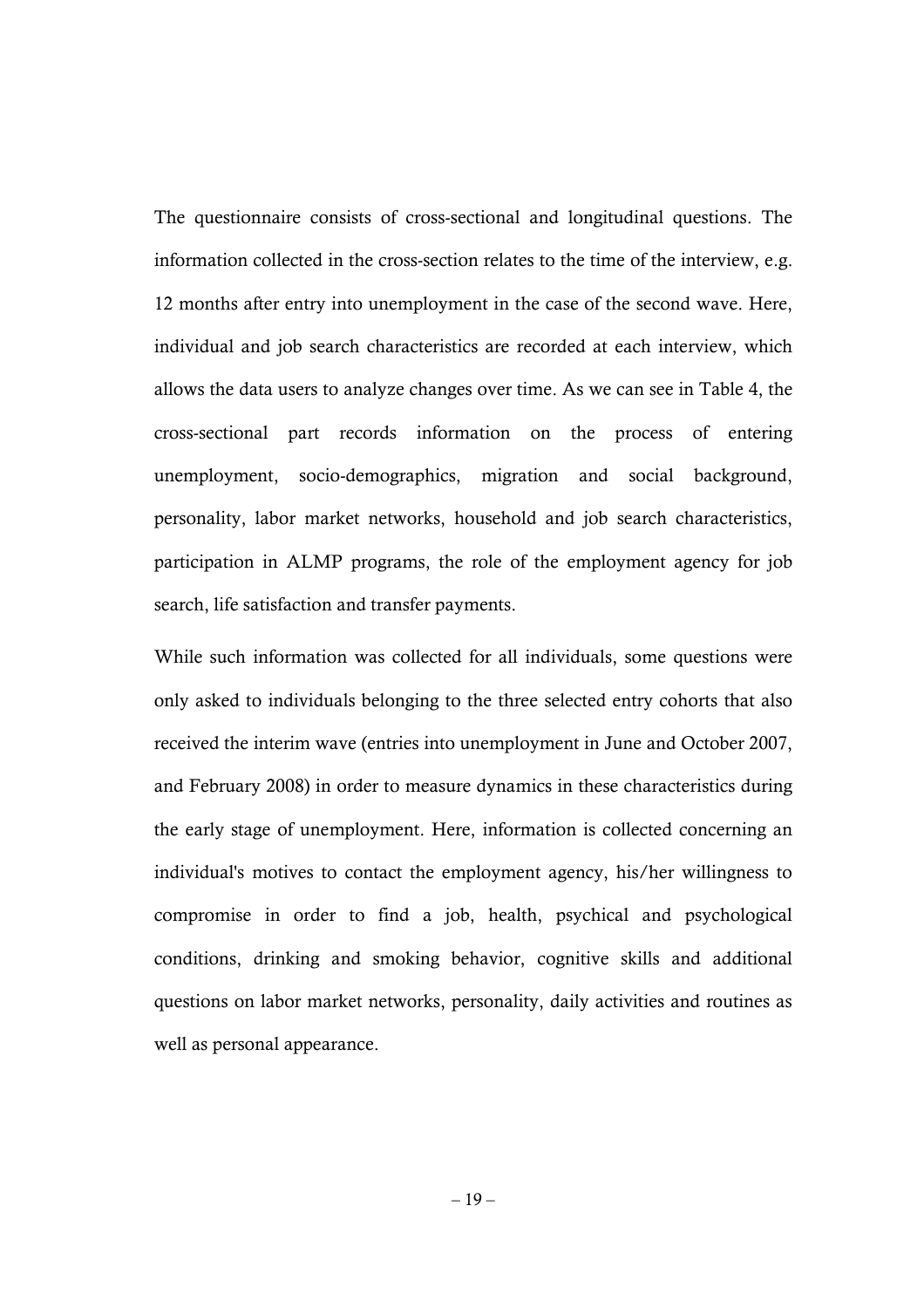In addition to the cross-sectional questions, the longitudinal section collects monthly information on labor market activities. Therefore, the respondents were asked at each interview (except the interim wave) to update their labor market biography retrospectively, starting at the last interview or, in the case of the first interview, at unemployment entry. Besides recording the labor market activity and its duration in terms of calendar months, very detailed associated information such as earnings, working time or search strategies were also recorded. Ultimately, the longitudinal part allows the data user to reconstruct the complete labor market biography (including spell-specific information) starting at entry into unemployment  $(t_0)$  and ending at the last interview in which the individual has participated.

**TABLE 5: INTERVIEW DURATION** 

|                                             | Wave 1 | Interim<br>Wave | Wave 2 | Waye 3 |
|---------------------------------------------|--------|-----------------|--------|--------|
| Number of observations                      | 17.396 | 2.548           | 8.915  | 5,786  |
|                                             |        |                 |        |        |
| Average duration of interviews (in minutes) | 58     | 27              | 41     | 36     |

The large amount of information collected by the survey is reflected by the average duration of the interviews, as shown in Table 5, with the first interview taking an average of 58 minutes.<sup>7</sup> The average duration declined in subsequent interviews, which is mainly due to learning effects, i.e. individuals had to answer the same questions several times, as well as a reduction of questions included in subsequent waves (see Table 4). In particular, the exclusion of longitudinal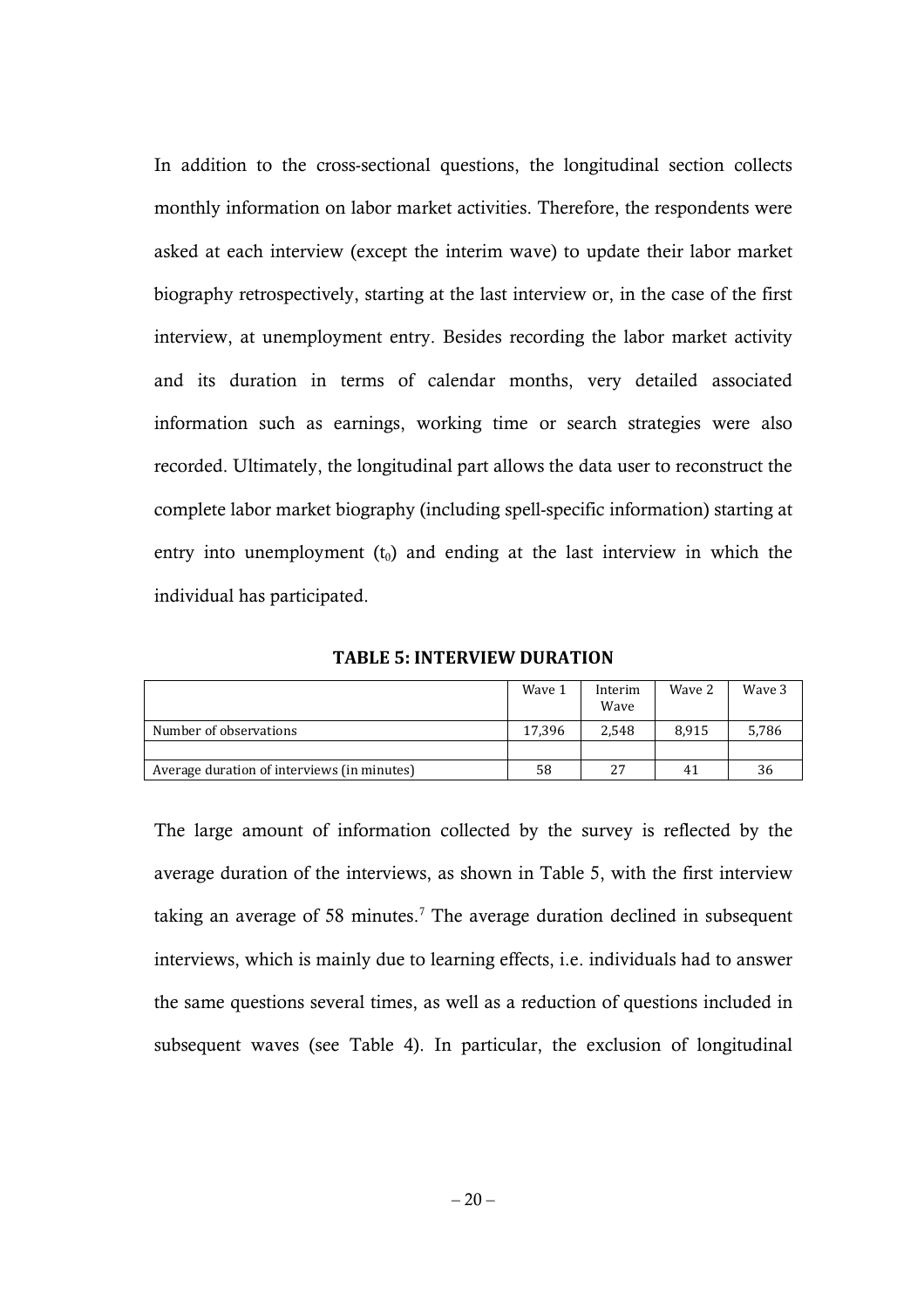questions about an individual's labor market activities significantly reduced the average duration in the interim wave.

### 3.5. **Descriptive Statistics**

Table 6 describes the survey participants, based on information reported in the first interview. It can be seen that 47% of participants are female, 30% are located in East Germany, 40% are married and the clear majority (94%) are German citizens, although 13% are born abroad.

|                                                            |                                                              | <b>Survey Participants</b>    |  |  |
|------------------------------------------------------------|--------------------------------------------------------------|-------------------------------|--|--|
| Number of observations                                     |                                                              | 17,396                        |  |  |
|                                                            |                                                              |                               |  |  |
| Female                                                     |                                                              | 47.4                          |  |  |
| Age (in years)                                             |                                                              | 33.8                          |  |  |
| East Germany                                               |                                                              | 29.5                          |  |  |
| Married                                                    |                                                              | 39.8                          |  |  |
| German citizen                                             | 94.2                                                         |                               |  |  |
| Not born in Germany                                        | 12.5                                                         |                               |  |  |
| Upper secondary school (A-level)                           | 20.6                                                         |                               |  |  |
| Labor market experience before entry into unemployment     |                                                              |                               |  |  |
| Share of working lifetime spent in employment              |                                                              | 62.9                          |  |  |
| Last earnings from employment (in $\epsilon$ /month, net), | mean<br>$25th$ centile<br>median<br>75 <sup>th</sup> centile | 1173.9<br>770<br>1100<br>1400 |  |  |
| No employment experience                                   | 16.0                                                         |                               |  |  |

**TABLE 6: DESCRIPTION OF PARTICIPANTS IN THE SURVEY** 

Note: Numbers are percentages (unless otherwise indicated) and based on the first interview wave.

With respect to labor market activities prior to entry into unemployment, it can be seen that participants spent on average 63% of their lifetime during working age in employment. Among the individuals who were employed at least once in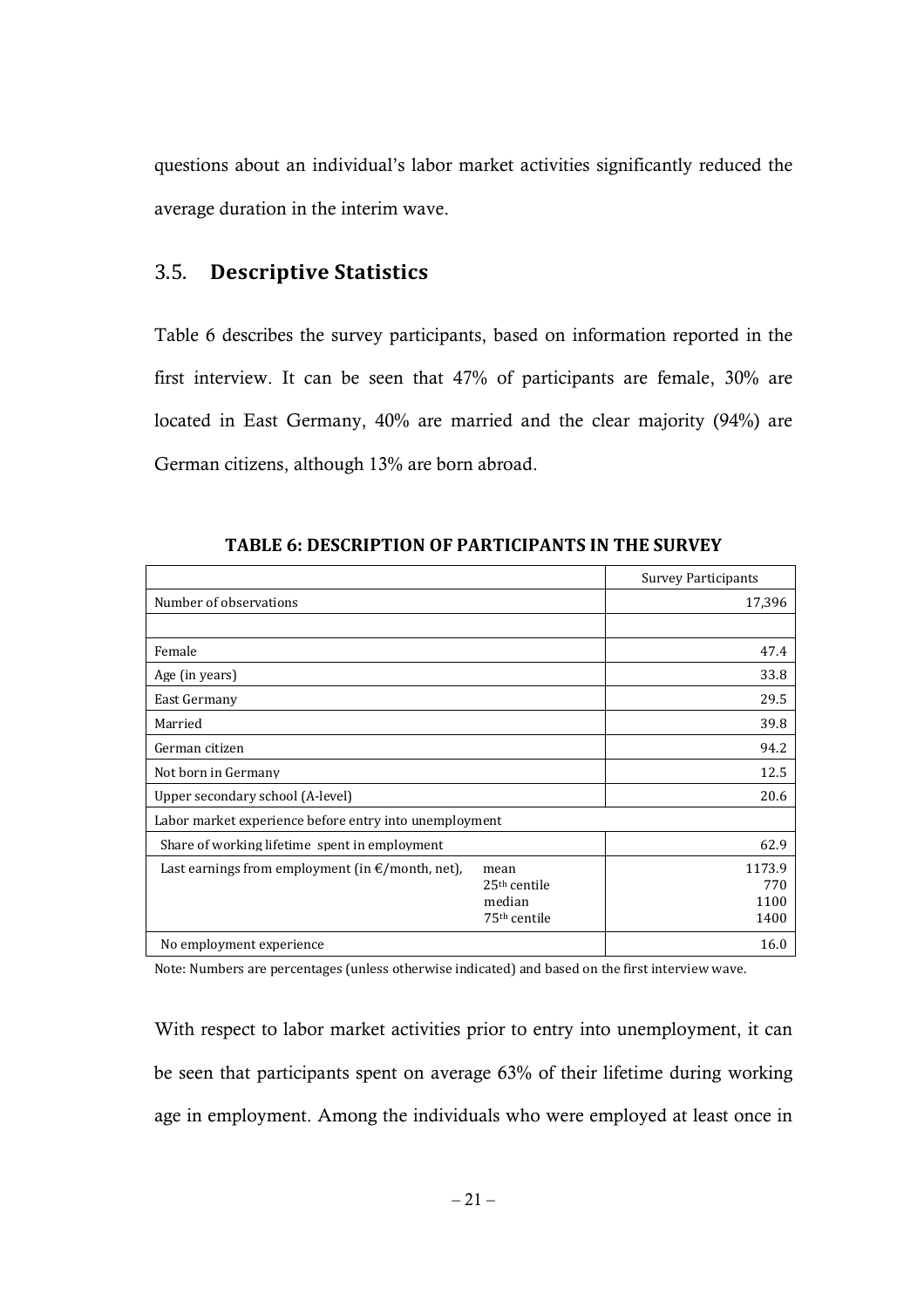their working life the median net earnings from their last employment amounted to 1100 Euro/month. Only a minority of 16% had no employment experience at all before entering unemployment.

|                                                                    | Total                    | Wave 1         | Interim<br>Wave | Wave 2 | Wave 3                   |
|--------------------------------------------------------------------|--------------------------|----------------|-----------------|--------|--------------------------|
| Number of observations                                             | 17,396                   | 17,396         | 2,548           | 8,915  | 5,786                    |
|                                                                    |                          |                |                 |        |                          |
| Labor market status                                                |                          |                |                 |        |                          |
| Employed (self- or dependent employed)                             | $-$                      | 25.1           | 55.7            | 62.9   | 73.4                     |
|                                                                    |                          |                | (55.8)          | (60.1) | (72.4)                   |
| Unemployed                                                         | --                       | 66.6           | 29.6            | 23.4   | 12.9                     |
|                                                                    | $-$                      |                | (29.1)          | (24.8) | (13.2)                   |
| Education                                                          | --                       | 3.3            | 9.1             | 7.3    | 7.1                      |
|                                                                    | --                       |                | (9.3)           | (8.3)  | (7.8)                    |
| Others                                                             | $-$                      | 5.0            | 5.6             | 6.3    | 6.6                      |
|                                                                    | $\overline{\phantom{a}}$ |                | (5.7)           | (6.8)  | (6.7)                    |
| Affected by labor market policies between interviews <sup>a)</sup> |                          |                |                 |        |                          |
| Participation in active labor market programs                      | 26.3                     | 10.3           | 33.2            | 27.9   | 14.7                     |
|                                                                    |                          |                | (33.2)          | (26.1) | (15.1)                   |
| Short-term training                                                | 9.4                      | 4.6            | 16.7            | 5.5    | 2.4                      |
|                                                                    |                          |                | (16.6)          | (5.5)  | (2.5)                    |
| Retraining                                                         | 8.7                      | 3.3            | 7.6             | 8.9    | 6.3                      |
|                                                                    |                          |                | (7.4)           | (8.3)  | (6.5)                    |
| Public employment scheme                                           | 1.6                      | 0.4            | 3.6             | 1.1    | 1.1                      |
|                                                                    |                          |                | (4.0)           | (1.2)  | (1.2)                    |
| Wage subsidy <sup>b)</sup>                                         | 5.0                      | $\overline{a}$ | 5.5             | 6.1    | 4.4                      |
|                                                                    |                          |                | (5.7)           | (5.6)  | (4.4)                    |
| Start-up subsidy                                                   | 5.6                      | 2.2            | 5.5             | 7.5    | 1.8                      |
|                                                                    |                          |                | (5.0)           | (6.3)  | (1.7)                    |
| Received education voucher                                         | 8.4                      | 4.6            | 7.2             | 9.9    | $\overline{\phantom{a}}$ |
|                                                                    |                          |                | (6.8)           | (9.3)  | $-$                      |
| Received placement voucher                                         | 11.2                     | 5.4            | 13.1            | 11.8   | --                       |
|                                                                    |                          |                | (13.0)          | (11.6) |                          |
| Sanction in unemployment benefits                                  | 8.6                      | 5.0            | 4.2             | 7.5    | 2.5                      |
|                                                                    |                          |                | (4.5)           | (8.6)  | (2.7)                    |

**TABLE 7: DISTRIBUTION OF SELECTED OUTCOME AND TREATMENT VARIABLES OVER TIME** 

Note: Table shows observed values as percentages; weighted values for panel attrition are in parentheses.

a) Share of individuals affected by different policies between current and previous interview (or entry into unemployment in case of wave 1). Numbers for wave 2 refer to the entire period between the first and second interview. Several policies can apply to an individual within the respective time span. b) Information is not available for wave 1.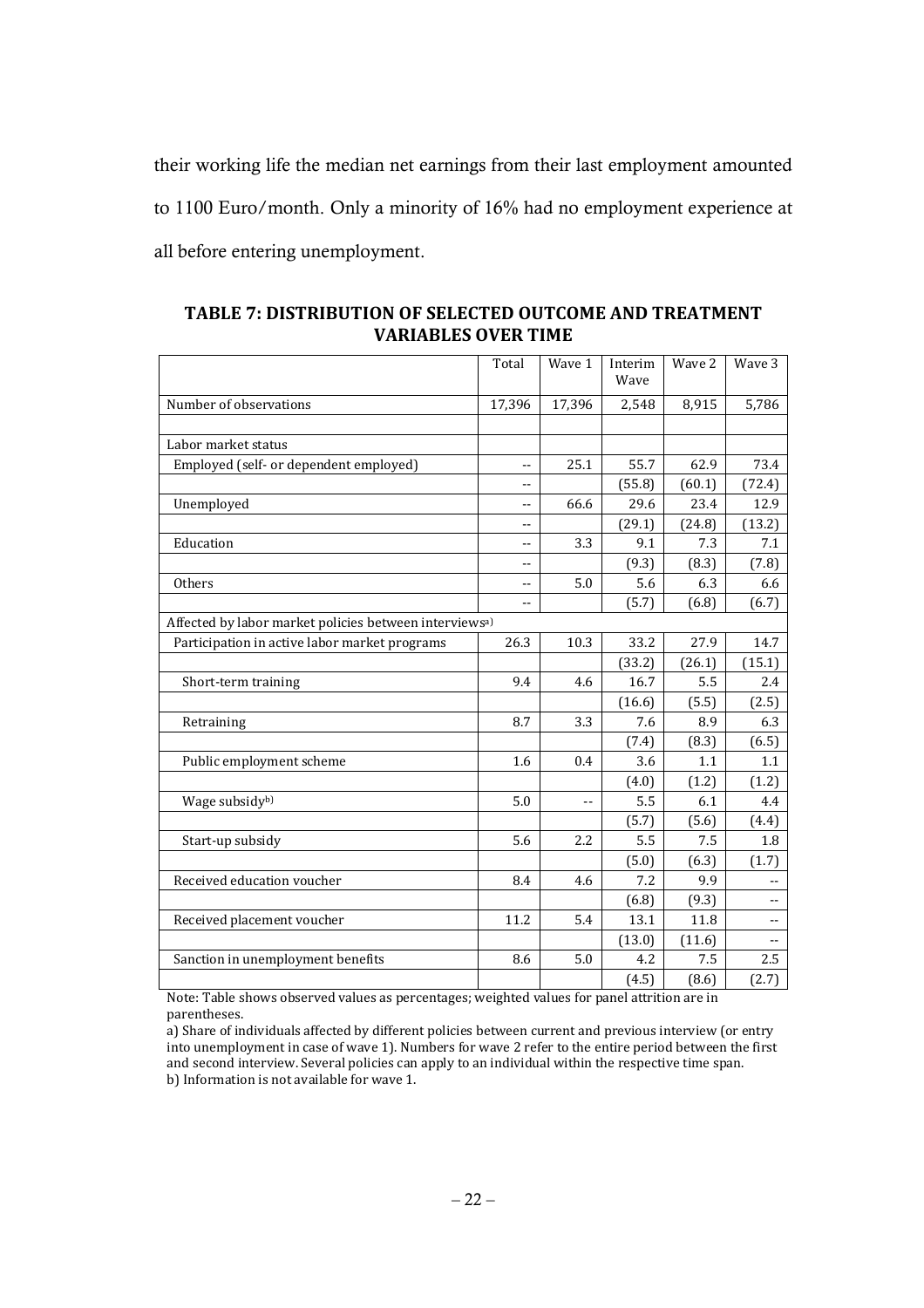In addition, Table 7 shows the distribution of selected outcome variables at each interview. As the implementation of the survey introduced a selection bias due to non-random panel attrition, we provide both the observed and weighted values for subsequent interview waves, calculated using the panel weights that are provided with the data.

First of all, it can be seen that the majority of individuals are able to find employment within the observation window. 25.1% are employed two months after entry into unemployment (at wave 1), increasing to 73.4% after 36 months (at wave 3). Furthermore, it can be seen that the share in unemployment decreases over time, while the share in education is quite stable at around 7-9% (after an initial adjustment).

More interestingly, Table 7 shows the share of individuals who are affected by different labor market policies over time, thus illustrating the high potential of the dataset to evaluate such policies. It can be seen that significant shares of individuals participate in active labor market policy programs, including vocational training, job creation schemes, wage and start-up subsidies, etc. While 10.3% participated in such a program between entry into unemployment and first interview, this increased to 27.9% between the first and second interview. In total, 26.3% of all individuals in the survey participated at least once within the observation window.

The data allow a detailed view on ALMP participation by type of programs. Among the surveyed job seekers, 9.4% participated at least once within the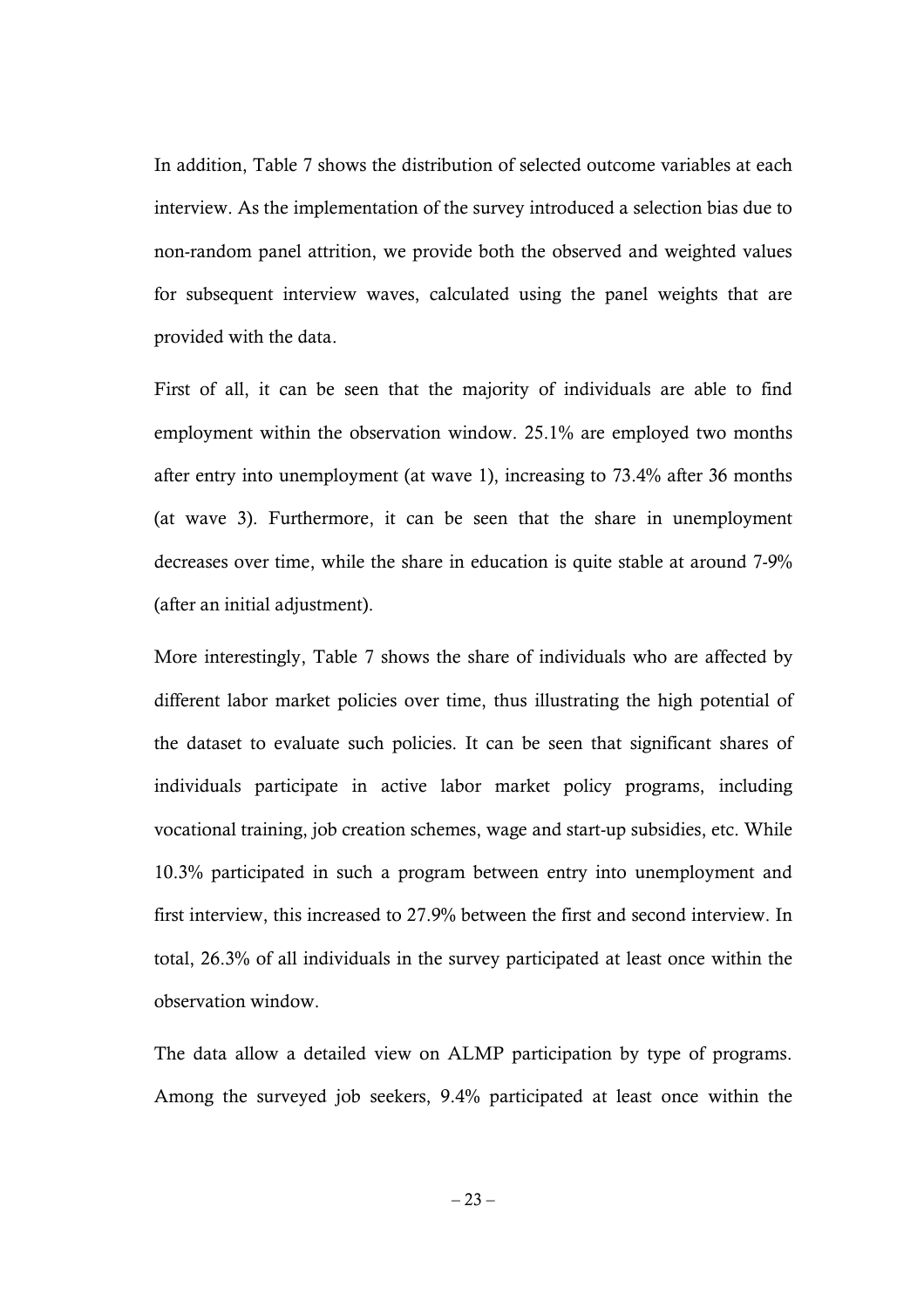observation window in a short-term training. This type of programs consists of activities like application training, language courses etc. over a short period of time. The participation rate in retraining – longer-run programs of (re)education – amounts to 8.7%, the one in public employment schemes to 1.6%. The latter program type features publicly sponsored work activities which are not valued by the labor market ("One-Euro-Jobs") and job creation schemes. Wage subsidies and start-up subsidies (to launch self-employment) are assigned to 5% and 5.6% of the individuals, respectively. These participation rates are well comparable to the corresponding figures of the official labor market statistics for the years of 2007 and 2008<sup>8</sup>. Moreover, these rates and the related numbers of observations demonstrate that the IZA ED Survey allows specific treatment effect analyses for different types of ALMP programs separately.

In addition, Table 7 also shows separate numbers with respect to the receipt of education and placement vouchers. These innovative measures have been introduced in Germany in 2003 and are supposed to improve the allocation of training programs (education voucher) and outsource job search assistance to private placement agencies (placement voucher). While previous evaluation studies on education vouchers focused on the effects of voucher redemption (see Rinne, Uhlendorff, Zhao, 2012) due to data restrictions, the IZA ED Survey provides information on both voucher receipt and redemption. This allows a deeper analysis of the education vouchers' effectiveness as an innovative allocation mechanism of ALMP (for example, potential intention-to-treat effects triggered by voucher receipt). Table 7 shows that 4.6% received such a voucher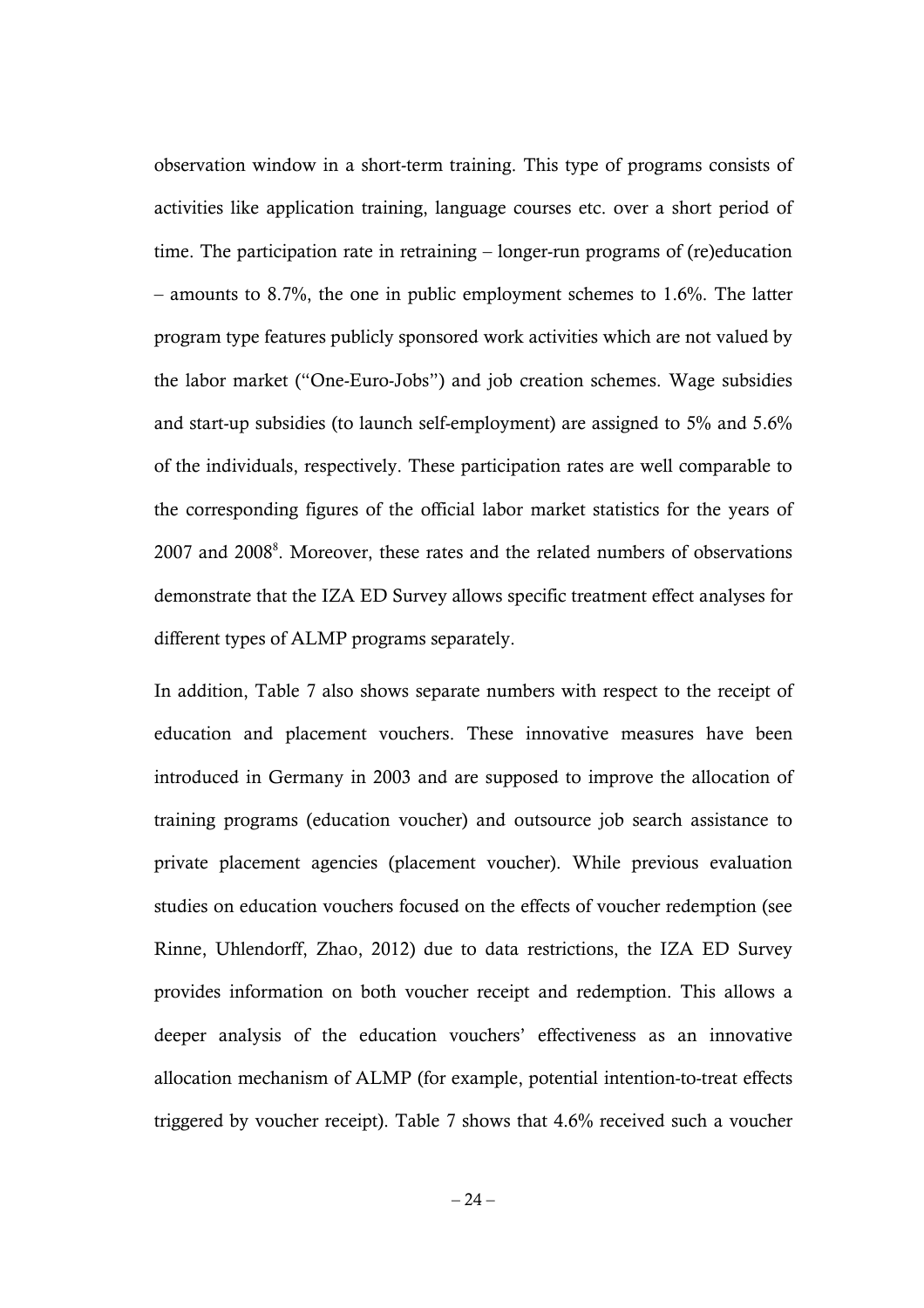until the first interview, with this share increasing to 9.9% between wave 1 and wave 2. In total, 8.4% received an education voucher within our sample and observation window.

The survey data also include very detailed information on the receipt of a placement voucher and the resulting job search success, which provides many research opportunities. Here, we observe that 11.2% of the respondents received a placement voucher within our observation window, with 5.4% already receiving a voucher very early during their unemployment spell (reported in wave 1). Later on, the numbers increase to 11.8%, as reported in wave 2.

Besides the participation in a particular program, another key policy that significantly influences the job search behavior of unemployed individuals – in the case that they do not comply with the instructions by the caseworker – is to reduce their unemployment benefits. The IZA ED Survey also includes detailed information on this issue, with Table 7 showing that 8.6% of the individuals were sanctioned at least once within the survey period. Besides the amount and exact timing (announcement, duration) of the sanction, the reason and its subjective assessment by the job seeker are also recorded.

Thus, in sum, the comparative advantage of the IZA ED Survey data is particularly given by the fact that it *combines* rich information about an individual's behavior, attitudes and characteristics with precise and detailed information on ALMP and labor market activities and outcomes. This opens new perspectives for exploring the interactions of these variables.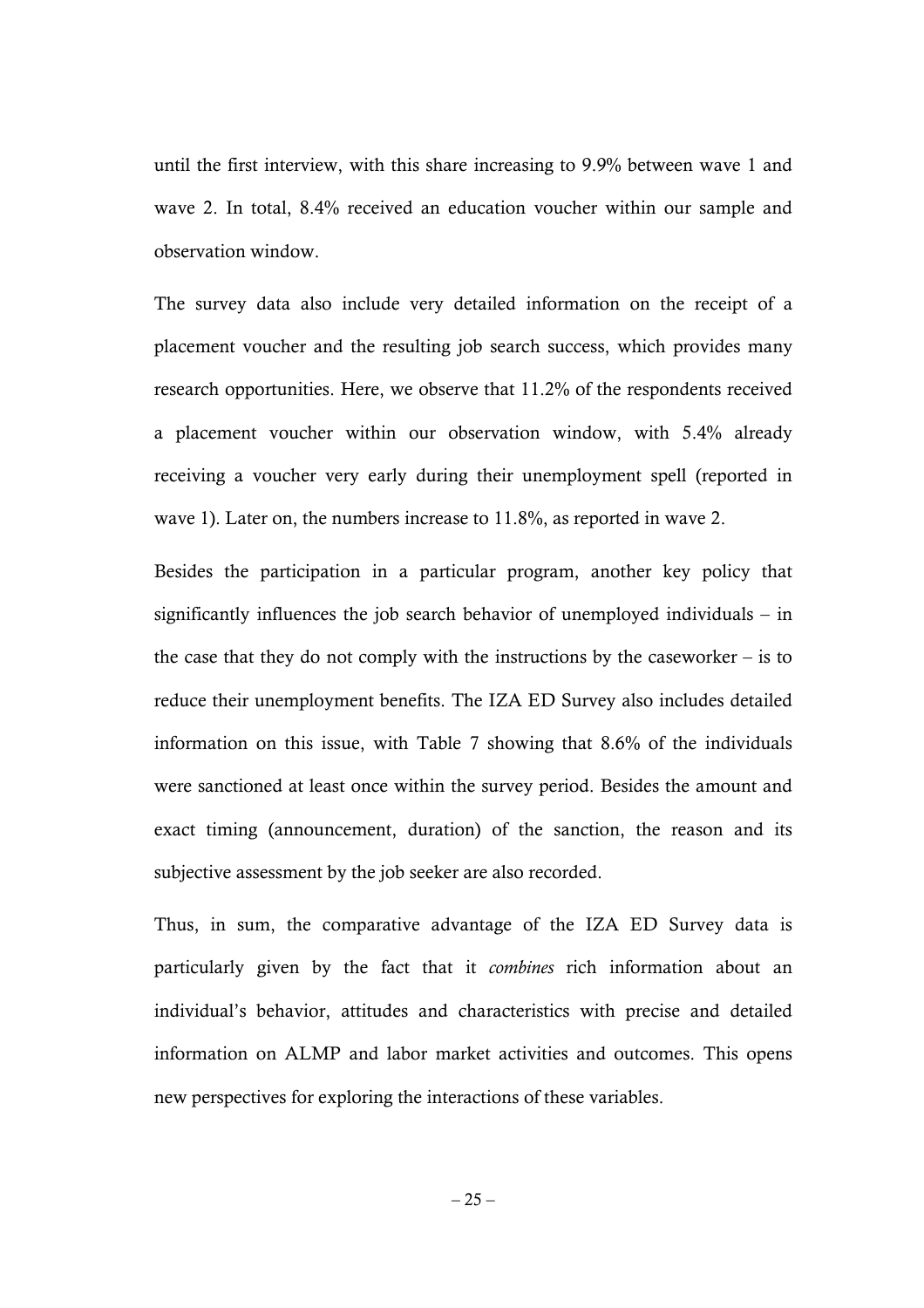### 3.6. **Data Access**

The data are available as Scientific Use Files provided by the IDSC of IZA. In order to acquire more information about how to access to the Scientific Use Files, visit http://idsc.iza.org/iza-ed-survey.

# 4. **Previous Research Using the IZA ED Survey**

The richness of the dataset provides the basis for a broad set of potential research questions. This can be illustrated using the existing studies with the IZA ED Survey. Table 8 provides an overview of these contributions.

The first strand of studies focuses on the existence of ex ante effects of ALMP programs. Usually, evaluation studies investigate ex post effects on the labor market performance of actual participants. However, the pure announcement of participation in a program might already have an impact on the job search behavior of job seekers. Based on administrative data alone, it is difficult to determine the behavioral mechanics of how ex ante effects operate, given that information on an individual's job search is not included. In contrast, the IZA ED Survey includes information on both the subjective probability of participating in an ALMP program and very detailed information concerning the job search behavior of individuals, such as reservation wages and search channels.

Using this data, van den Berg et al. (2009) find results suggesting that a high perceived participation probability leads to lower reservation wages and

 $-26-$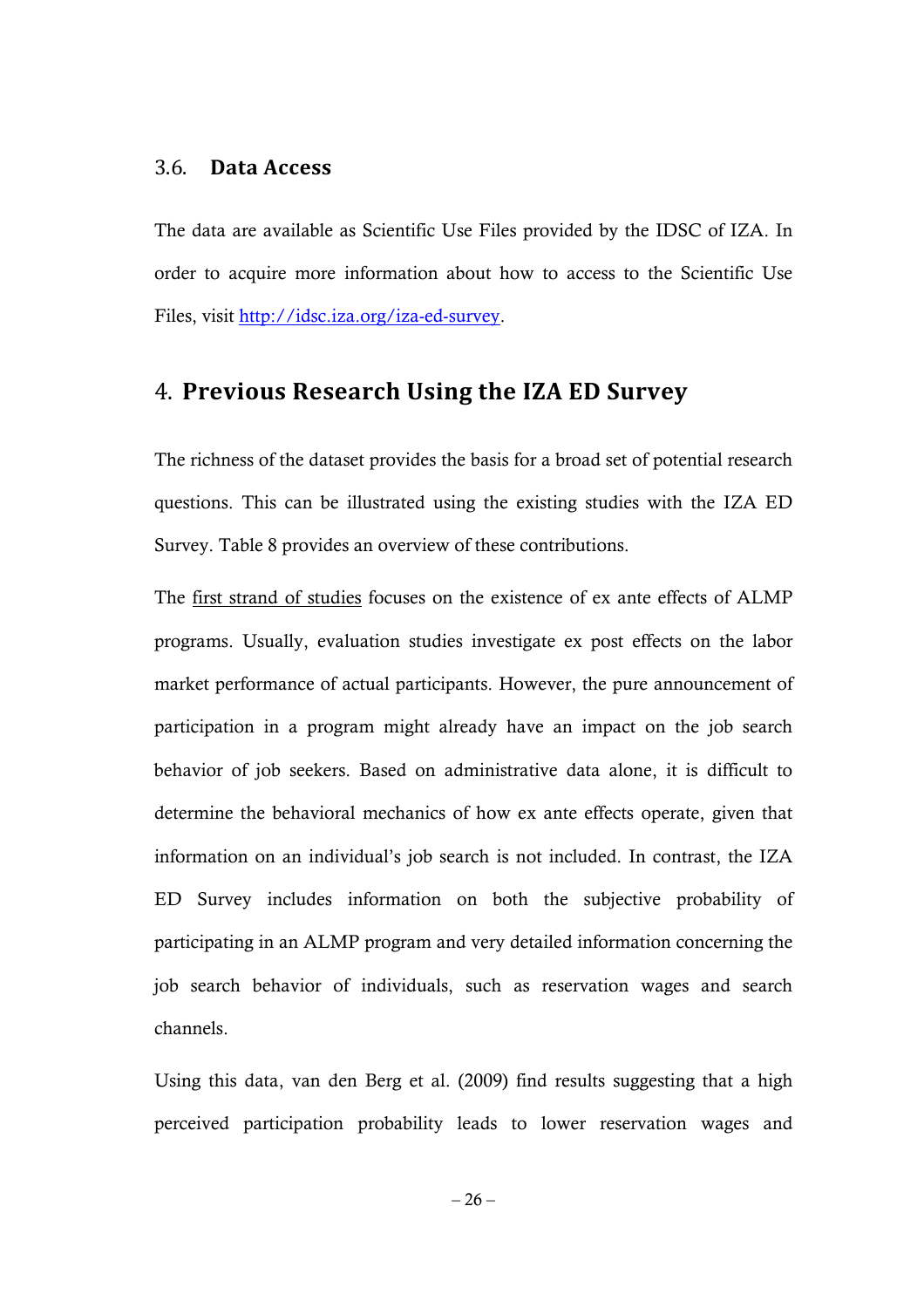increased search effort. It seems that job seekers try to avoid program participation. The pure announcement of program participation has a "positive" effect on the current job search behavior.

| Nr.            | Study                      | Field/Research Question           | Major Finding                     |
|----------------|----------------------------|-----------------------------------|-----------------------------------|
| $\mathbf{1}$   | van den Berg et al. (2009) | Ex ante effects of ALMP           | Prospect of participating in      |
|                |                            | participation                     | ALMP programs reduces ex          |
|                |                            |                                   | ante reservation wages and        |
|                |                            |                                   | increases search effort           |
| 2              | van den Berg et al. (2011) | Ex ante effects of ALMP           | Effects differ considerably by    |
|                |                            | participation: Effect             | migrant group, probably due to    |
|                |                            | heterogeneity with respect to     | cultural differences              |
|                |                            | country of origin of migrants     |                                   |
| $\overline{3}$ | Caliendo et al. (2011b)    | Role of social networks for job   | Individuals with larger           |
|                |                            | search choices of unemployed      | networks shift towards more       |
|                |                            | job seekers                       | intense use of informal           |
|                |                            |                                   | networks and have higher          |
|                |                            |                                   | reservation wages                 |
| $\overline{4}$ | Caliendo, Uhlendorff       | Impact of personality and         | Heterogeneous impacts on job      |
|                | (2011)                     | subjective expectations on job    | search behavior and transition    |
|                |                            | search behavior of unemployed     | probabilities to employment       |
|                |                            | individuals                       |                                   |
| 5              | Caliendo, Lee (2013)       | Impact of obesity on job search   | Significant impact only for       |
|                |                            | behavior and job finding          | obese women: Lower                |
|                |                            | probabilities                     | employment probability and        |
|                |                            |                                   | lower wages                       |
| 6              | <b>Krause</b> (2013)       | Impact of happiness on job        | Inverse u-shaped relationship     |
|                |                            | search, job finding probabilities | between happiness of job          |
|                |                            | and re-entry wages                | seekers and re-employment         |
|                |                            |                                   | probability and wages. Happier    |
|                |                            |                                   | job seekers exert less search     |
|                |                            |                                   | effort.                           |
| 7              | Constant et al. (2011a)    | Investigates to what extent the   | Less integrated migrants slowly   |
|                |                            | native-migrant gap in economic    | reintegrate into employment,      |
|                |                            | outcomes can be explained by      | most likely attributable to       |
|                |                            | differences in ethnic identity of | lower search effort and           |
|                |                            | migrants and its impact on job    | relatively high reservation       |
|                |                            | search behavior and transition    | wages within this group.          |
|                |                            | to employment                     |                                   |
| 8              | Constant et al. (2010)     | Analysis of reservation wages of  | Second generation migrants        |
|                |                            | first and second generation       | have higher reservation wages     |
|                |                            | migrants                          | than first generation migrants    |
|                |                            |                                   | as they tend to refer to the wage |
|                |                            |                                   | level within the host county,     |
|                |                            |                                   | instead of the country of origin  |
| 9              | Constant et al. (2011b)    | Comparison of second              | Differences in attitudes and risk |
|                |                            | generation migrants and           | preferences explain lower         |
|                |                            | natives with respect to the       | employment probabilities          |
|                |                            | economic impact of attitudes      | among second generation           |
|                |                            | and risk preferences              | migrants                          |

**TABLE 8: OVERVIEW OF PREVIOUS STUDIES USING THE IZA ED SURVEY**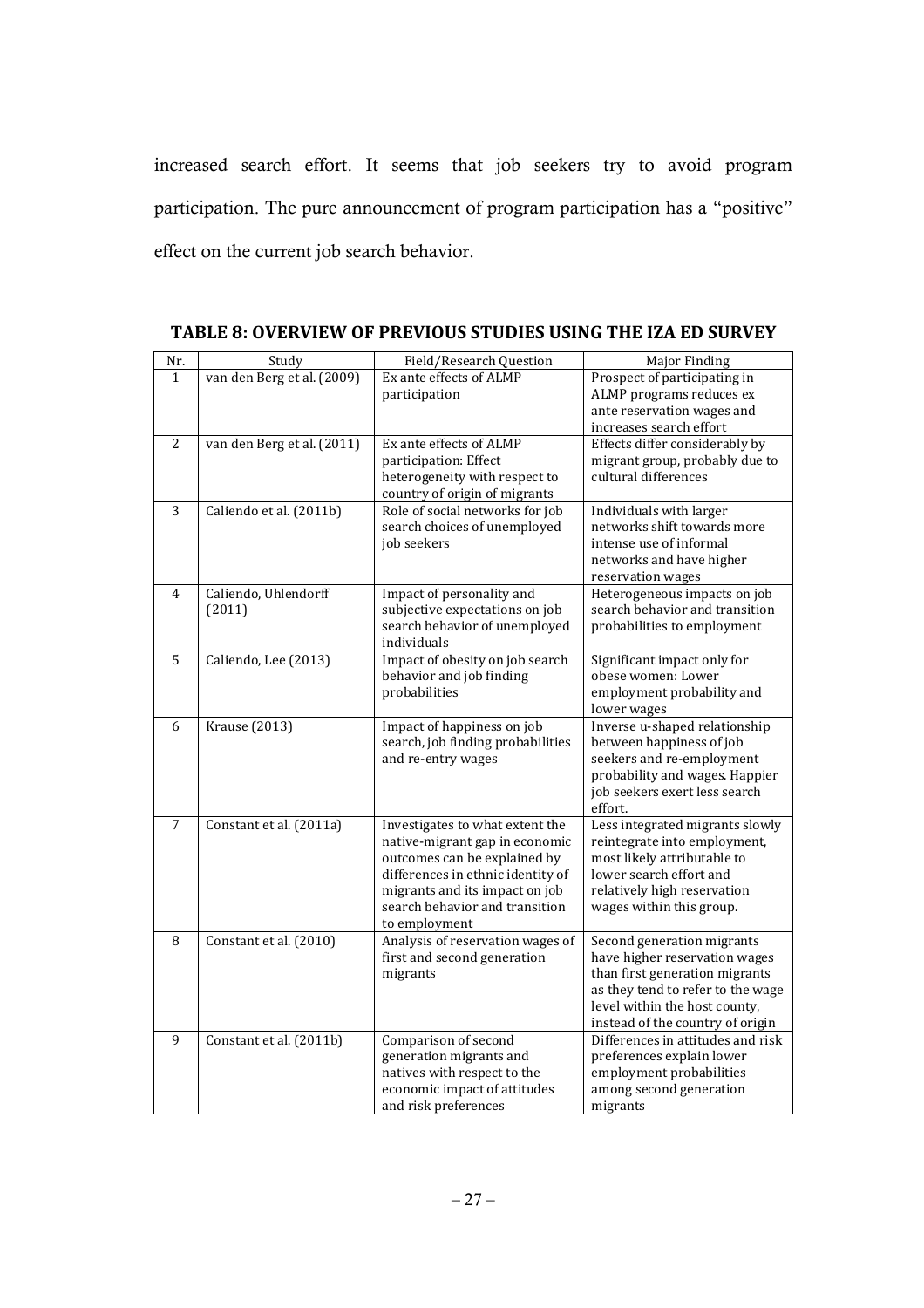Given that the IZA ED Survey also contains detailed information on migration background, van den Berg et al. (2011) go one step further and run this analysis for different groups of migrants. They find that the ex ante effects differ considerably across migrant groups, most likely due to cultural differences across these groups.

The second strand of studies using the IZA ED Survey concerns the analysis of job search behavior of unemployed job seekers. Besides the evaluation of ALMP programs, this dataset also provides a good empirical base to investigate the job search behavior of job seekers due to the inclusion of several questions about the job search activities of unemployed individuals, such as reservation wages, search channels, willingness to take difficulties to find employment, regional mobility, role of employment agency, etc. The variety of variables included in the IZA ED Survey facilitates studies delivering essential new insights in the field of economics of information and job search.

For instance, Caliendo et al. (2011b) investigate the role of social networks on job search behavior, finding that individuals with larger social networks more commonly use informal search channels and also tend to have higher reservation wages. Moreover, Caliendo and Uhlendorff (2011) discuss how personality traits and (similar to the studies on ex ante effects of ALMP programs) the perceived probability to participate in an ALMP program affect job search behavior and consequently the transition to employment.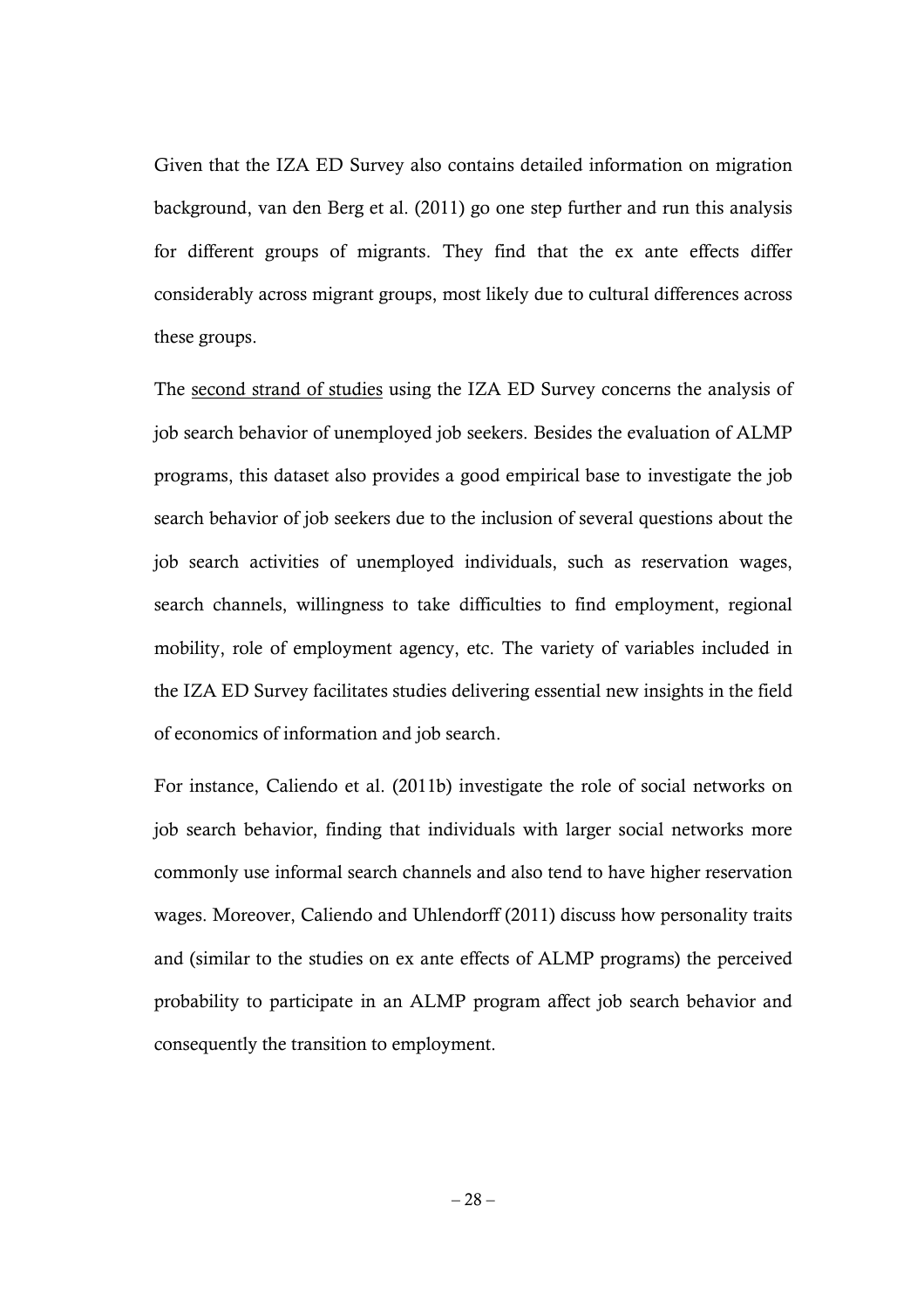Caliendo and Lee (2013) use information on the weight of job seekers to test the hypothesis that overweight individuals behave or are treated differently during job search compared to normal weight individuals. Interestingly, they only find negative labor market effects for overweight women, i.e. lower employment probabilities and lower wages compared to normal weight women. For men, obesity apparently does not alter job search behavior and harm job finding probabilities.

Krause (2013) investigates the influence of individuals' happiness on reemployment probabilities and reentry wage levels of unemployed job seekers. By accounting for the individual's labor market history and information about future job prospects, it was possible to reduce reverse causality bias. The author finds an inverse u-shaped relationship, which means that the optimal level of happiness is not necessarily the highest to maximize reemployment probabilities and wages. The effect on reemployment is driven by the concept of locus of control and the personality traits of neuroticism and extraversion. Interestingly, job search behavior, as measured by the number of search channels and applications sent out, is negatively correlated with an individual's happiness, in the sense that happier job seekers exert less job search effort.

The third strand of studies using the IZA ED Survey addresses different questions within the literature concerning the economics of migration. Besides information on job search behavior, the dataset includes detailed information on the migration and social background of individuals and their parents, language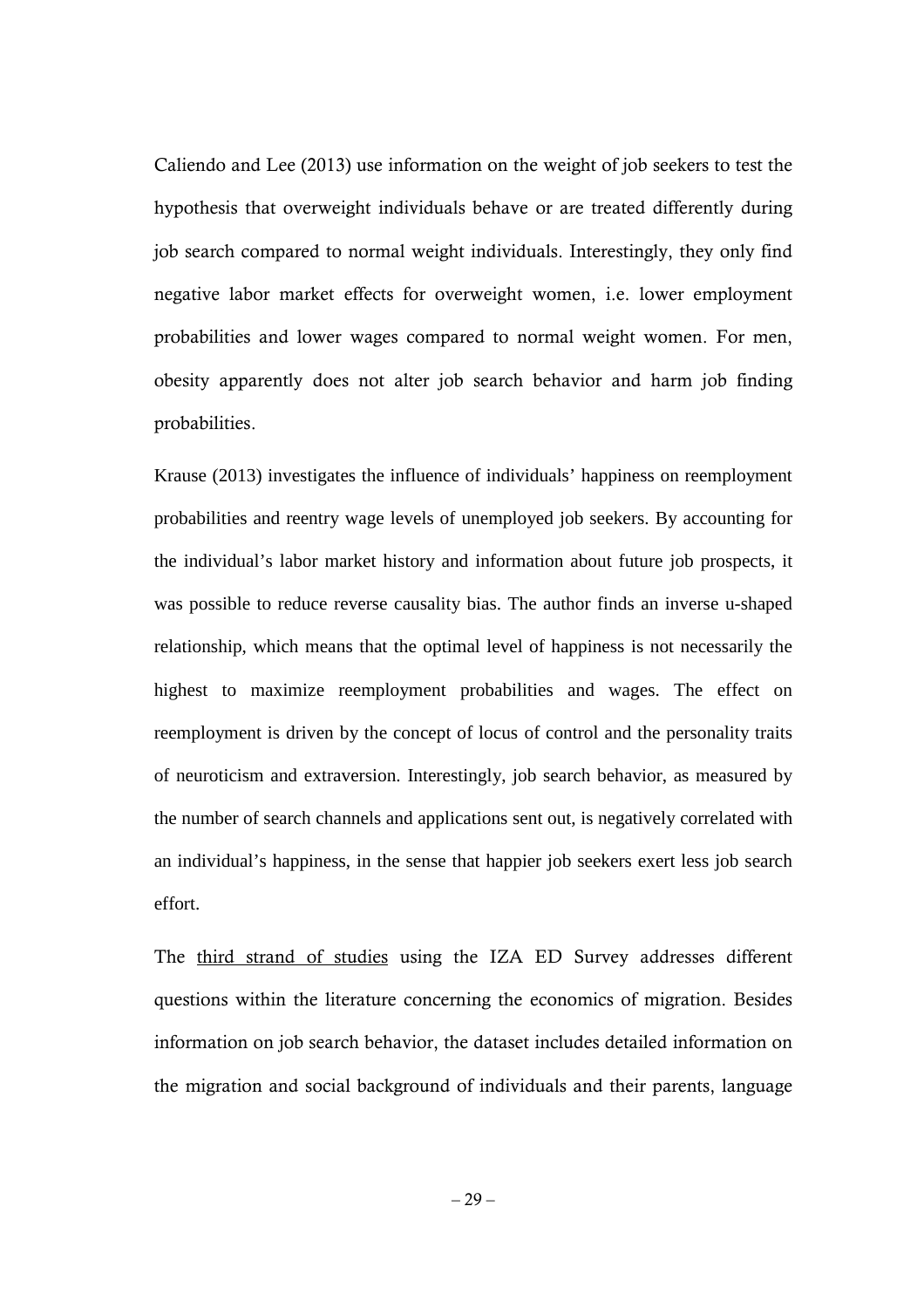skills, religious affiliation and ethnic identity. Using this information, Constant et al. (2011a) investigate the extent to which the native-migrant gap in the labor market (migrants face lower employment probabilities and earnings) can be explained by ethnic identity and social integration. Applying a recently developed concept to differentiate between groups of migrants in terms of ethnic identity, the so-called *ethnosizer* (developed by Constant et al., 2009), the authors find that ethnic identity plays an important role in explaining differences in employment outcomes between natives and migrants. The lower employment rates among less integrated migrants can be attributed to lower search effort and relatively high reservation wages.

Constant et al. (2010) address the question of why the native-migrant distance in terms of economic outcomes persists over migrant generations despite second generation migrants achieving higher educational outcomes than their parents. In fact, they test the hypothesis of whether second generation migrants (born in Germany) have higher reservation wages than first generation migrants (not born in Germany), given that the former tend to orientate towards the wage level in the host country while the latter refer to their country of origin (where wages are on average lower than in Germany). Indeed, they find higher reservation wages for second generation migrants, which might explain the persistence of the native-migrant gap in economic outcomes, although second generation migrant catch up in terms of educational attainment.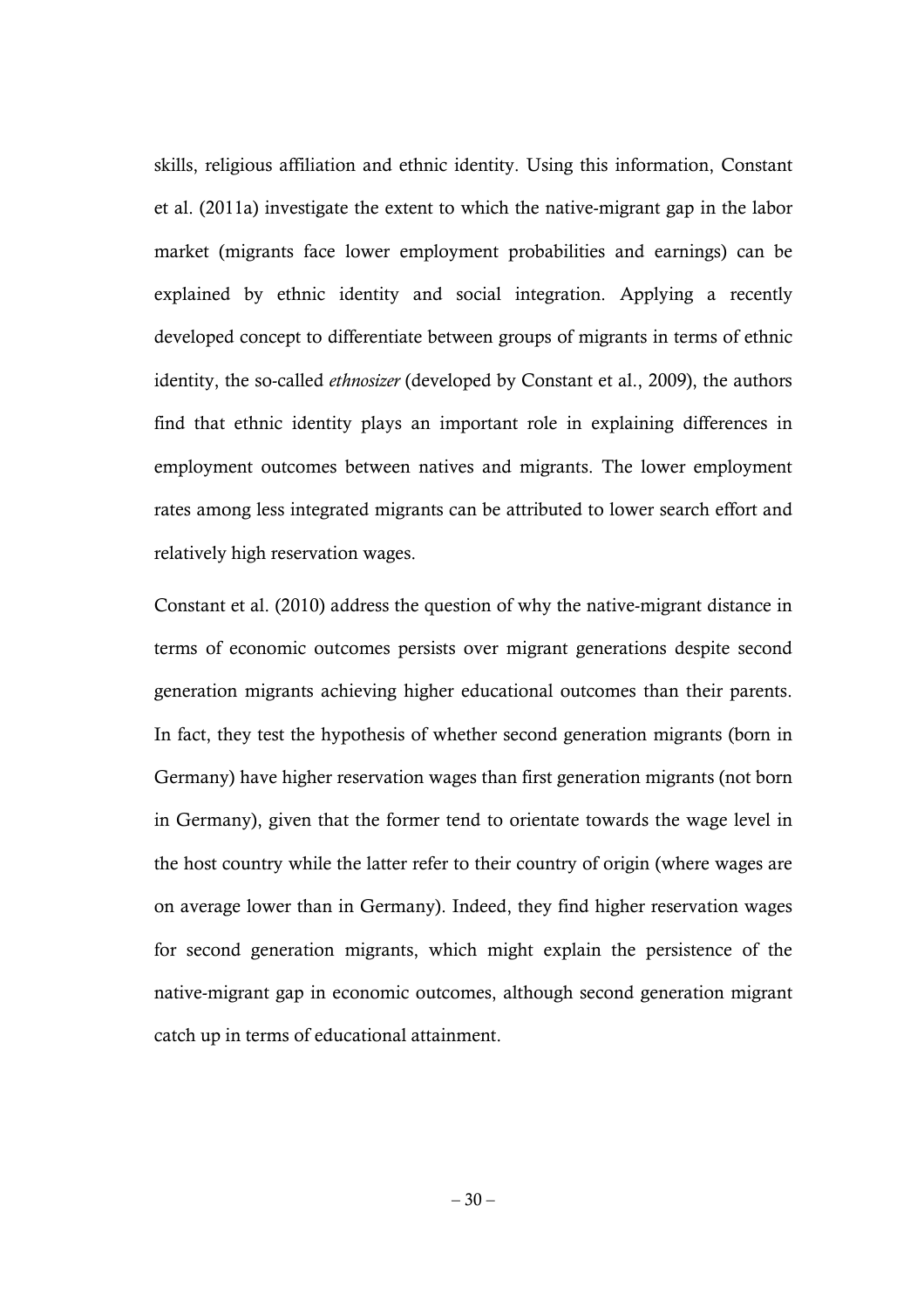Constant et al. (2011b) extend the analysis of second generation migrants and compare them to natives in order to understand the persistence of the nativemigrant gap. They find considerable differences in terms of attitudes and risk preferences, which however, do not explain lower employment probabilities among second generation migrants.

These existing studies illustrate the high potential of the IZA ED Survey for empirical research. They demonstrate as well that the range of potential research questions which can be addressed by the data is broad. However, the fact that the data have been collected by means of surveys and the focus on (initially) unemployed individuals provide natural restrictions to applications. Thus, the addressable research questions need to be focused on issues related to individual employment histories which start with registered unemployment. Research questions dealing, for example, with on-the-job search are not in the scope of the data. Two further restrictions which need to be taken into account are the nonnegligible attrition (see section 3.3), in case researchers want to address dynamic questions, and potential measurement noise in survey responses on behavioral questions like reservation wages or personality traits etc.

Overall, however, it can be stated that the variety of information included in this survey allows researchers to contribute new insights to many different issues within the field of labor economics.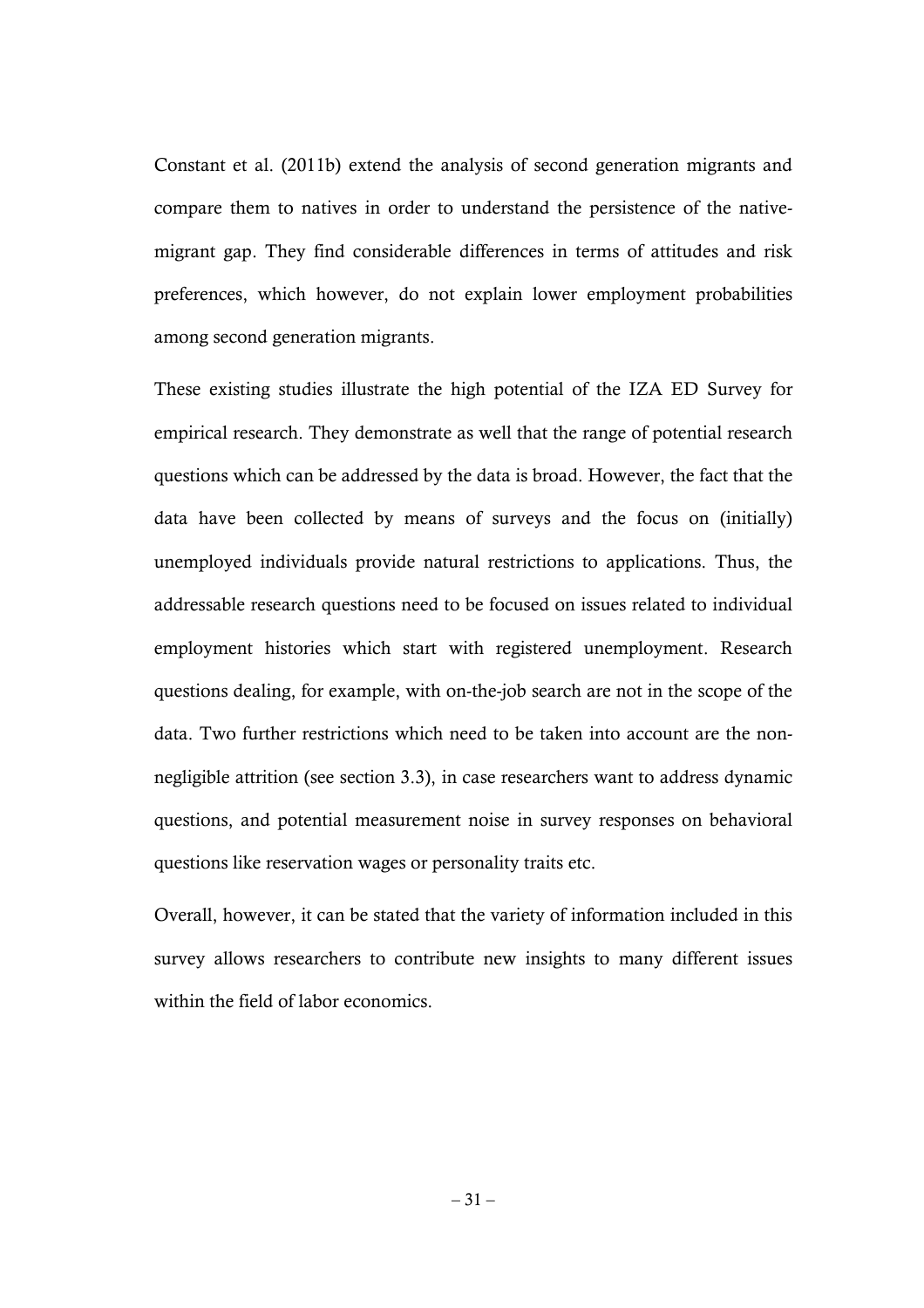# 5. **Summary and Outlook**

This paper introduces the IZA ED Survey, which has been created to overcome data limitations in empirical labor research, particularly to provide more evidence about *how* successful job search and ALMP interventions operate. Beyond this aim, this panel survey can be used to study many issues within labor economics that set high demands on data richness. The new Scientific Use Files provided by the International Data Service Center of IZA cover a large and representative population of around 18,000 unemployed individuals who entered unemployment insurance in Germany between May 2007 and June 2008. The individuals were repeatedly interviewed over four waves in order that their labor market trajectories can be observed up to three years after unemployment entry. This large sample of unemployed individuals allows for more detailed and heterogeneity analyses (of subgroups, etc.) than a usual general-interest panel survey.

The core advantage of the IZA ED Survey is reflected in the *combination* of several types of crucial information within one data set: It provides very rich information on job search behavior, personal attitudes, traits, perceptions and characteristics as well as concerning the social and cultural environment of the surveyed individuals, including ethnicity and a migration background. This is combined with longitudinal data that track the individual pathways with respect to labor market activities and outcomes, as well as ALMP participations. Therefore, this data collection allows designing detailed studies regarding the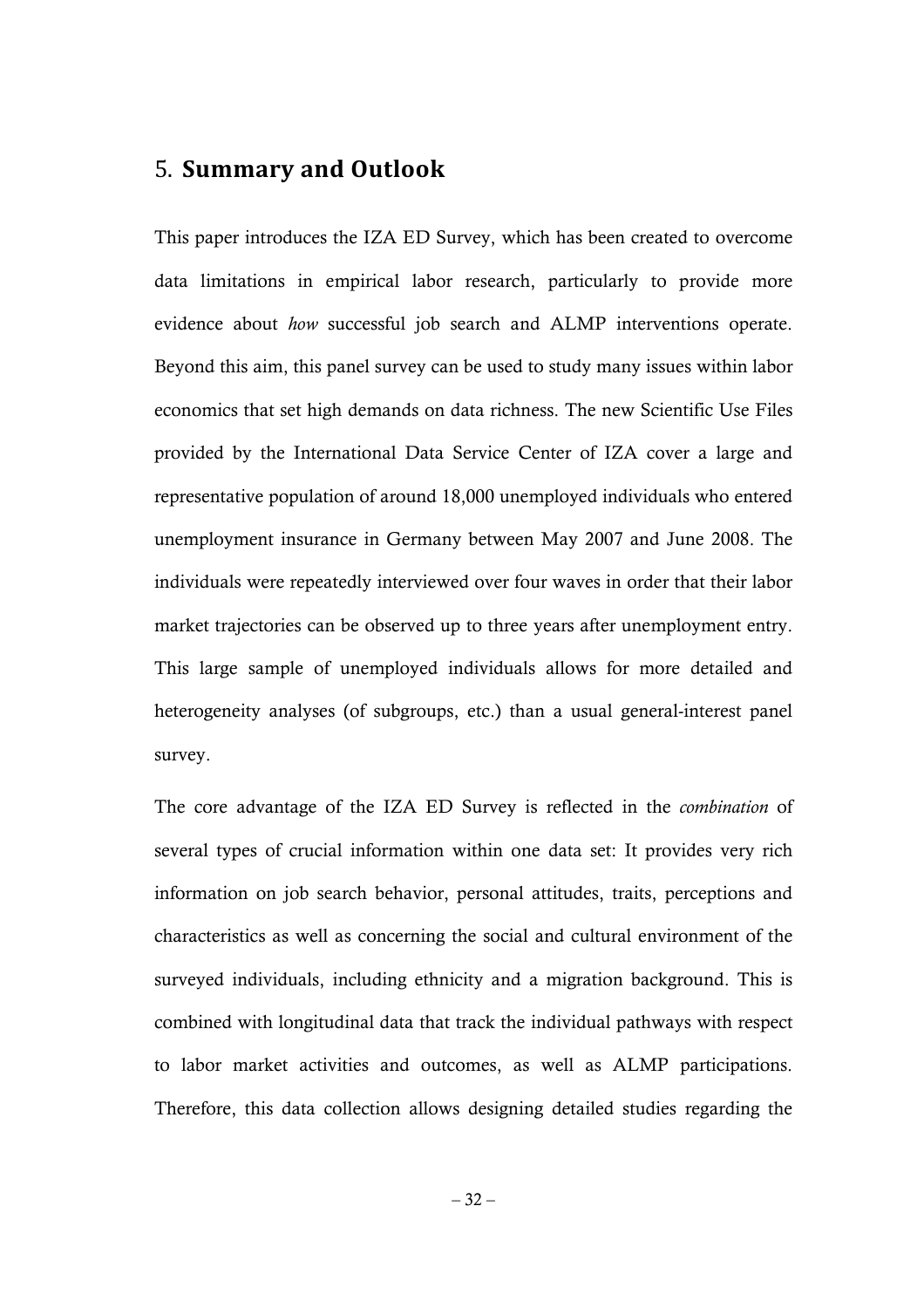interplay of personal (search) behavior and attitudes, labor market outcomes and labor market policies.

Accordingly, the goal of the provision of the IZA ED Survey to the scientific community is to inspire more research about the mentioned interplay. Some potential future lines of research based on the IZA ED Survey could include the analysis of dynamics of some of the aforementioned aspects, as well as their impact on labor market outcomes. Evaluations of labor market policies can be enriched by the study of these aspects, in order to provide more empirical evidence on *how* ALMP needs to be designed in order to be successful. Moreover, potential research questions can go far beyond these topics. For instance, getting to know more about the search behavior of different subgroups of the population (different ages, different cultural backgrounds, etc.) can be instructive for future policy design. More generally, the IZA ED Survey provides a collection of data which allow for potentially innovative empirical research that *combines* issues of different economic subfields, like e.g. behavioral economics, unemployment insurance and welfare system design, education, migration and public economics.

Finally, the construction of the IZA ED Survey was part of a broader project aimed at creating a new data base to analyze social and labor policies (see Caliendo et al., 2011a for details). Thereby, the main feature is that the survey data, as presented here, can be merged with individuals' administrative data as provided by the IAB. The administrative data contain daily information on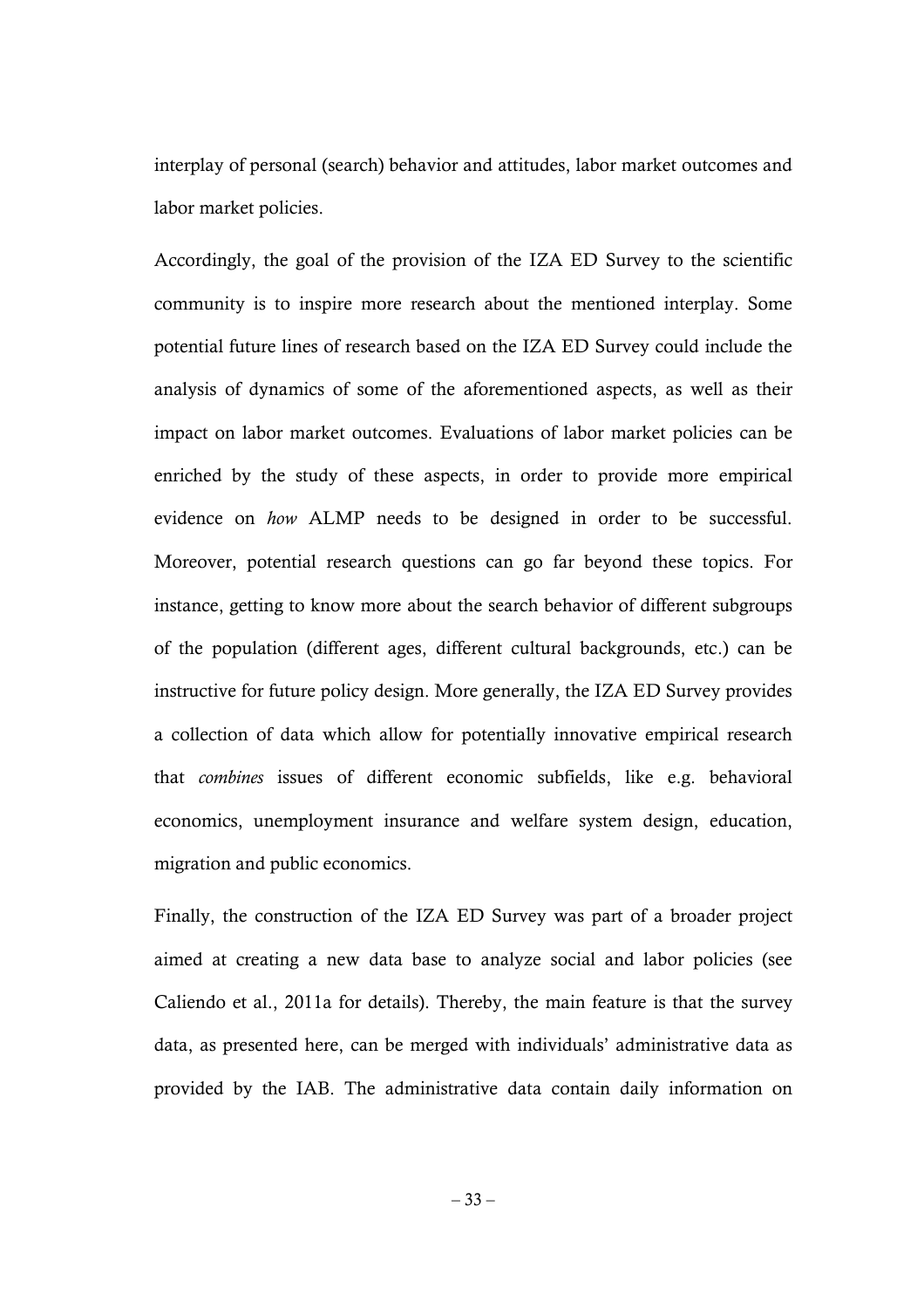individuals' time spent in employment, unemployment and participation in ALMP programs, including wages and benefits. Merging the survey with administrative data has the advantage that the variety of information included in the survey is enriched by highly reliable information on individuals' labor market activities and earnings, which are observable for a period that is much longer than the survey window (covering from 1975 until present). However, the administrative data are subject to German data security legislation, which prevents public access to the merged dataset. Therefore, we cannot yet provide the administrative information with the Scientific Use Files of the IZA ED Survey, although we are currently working – together with the  $IAB - on a$ solution to provide user access to the merged dataset in the future.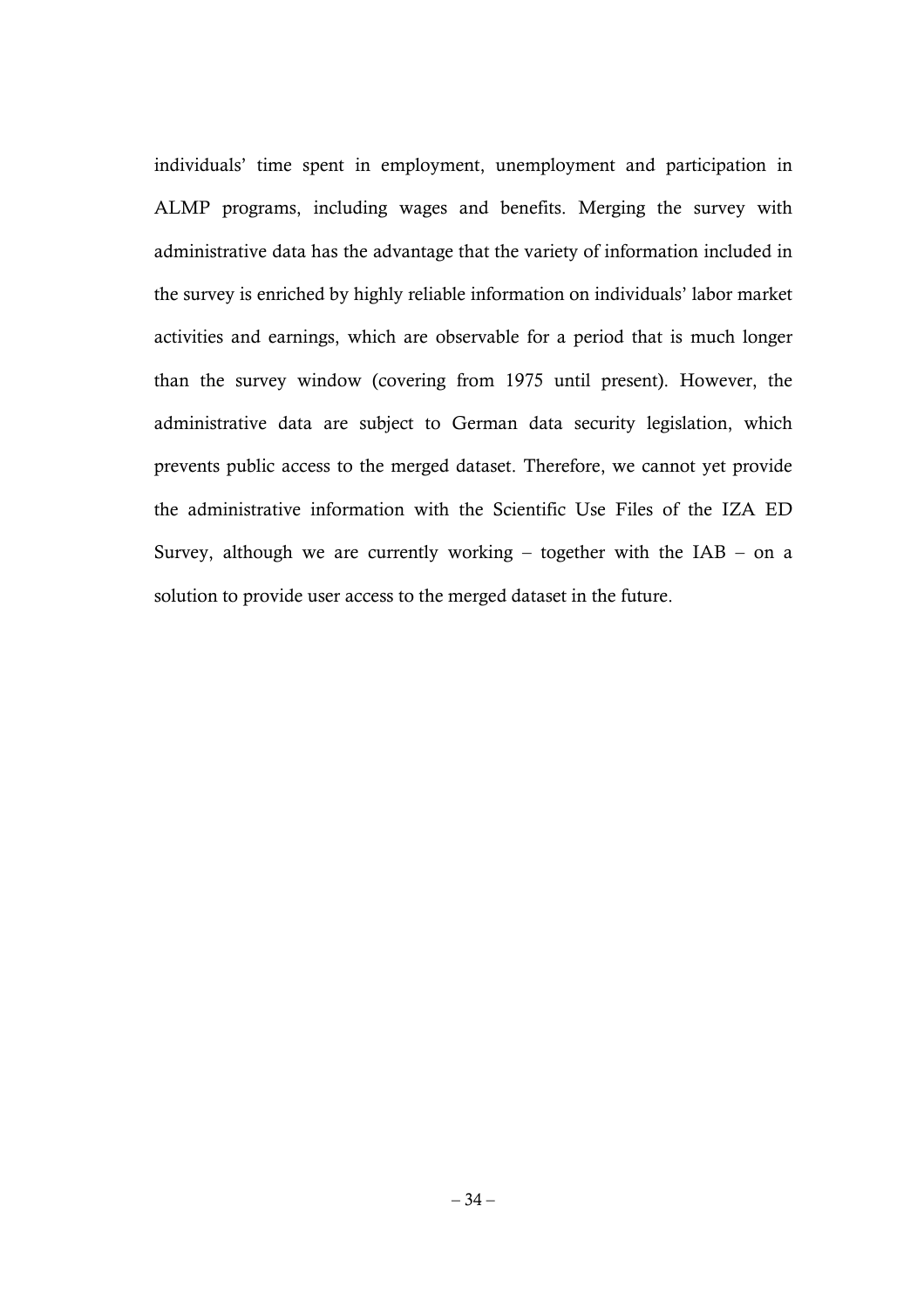# **References**

- Akgüc, M., C. Giulietti, K. F. Zimmermann (2013): The RUMiC Longitudinal Survey: Fostering Research on Labor Markets in China. Working Paper, IZA Bonn.
- Van den Berg, G., A. Bergemann, M. Caliendo (2009): The Effect of Active Labor Market Programs on Not-Yet Treated Unemployed Individuals. *Journal of the European Economic Association*, 7(2-3), 606-616.
- Van den Berg, G., A. Bergemann, M. Caliendo, K. F. Zimmermann (2011): The Threat Effect of Participation in Active Labor Market Programs on Job Search Behavior of Migrants in Germany. *International Journal of Manpower*, 32 (7), 777-795.
- Blossfeld, H.-P., H.-G. Roßbach, J. von Maurice (Eds.) (2011): Education as a Lifelong Process: The German National Educational Panel Study (NEPS). Wiesbaden. VS Verlag für Sozialwissenschaften.
- Bonin, H., T. Dohmen, A. Falk, D. Huffman, U. Sunde (2007): Cross-Sectional Earnings Risk and Occupational Sorting: The Rolfe of Risk Attitudes. *Labour Economics*, 14 (6), 926-937.
- Borghans, L., A. L. Duckworth, J. J. Heckman, B. ter Weel (2008): The Economics and Psychology of Personality Traits. *Journal of Human Resources*, 43 (4), 972-1059.
- Caliendo, M., A. Falk, L. C. Kaiser, H. Schneider, A. Uhlendorff, G. J. van den Berg, K. F. Zimmermann (2011a): The IZA Evaluation Dataset: Towards Evidence-Based Labor Policy Making. *International Journal of Manpower*, 32 (7), 731-752.
- Caliendo, M., W.-S. Lee (2013): Fat Chance! Obesity and the Transition from Unemployment to Employment. *Economics and Human Biology*, 11 (2), 121- 133.
- Caliendo, M., R. Schmidl, A. Uhlendorff (2011b): Social Networks, Job Search Methods and Reservation Wages: Evidence for Germany. *International Journal of Manpower*, 32 (7), 796-824.
- Caliendo, M., A. Uhlendorff (2011): Determinanten des Suchverhaltens von Arbeitslosen: Ausgewählte Erkenntnisse basierend auf dem IZA Evaluationsdatensatz. *Journal for Labour Market Research*, 44 (1-2), 119-125.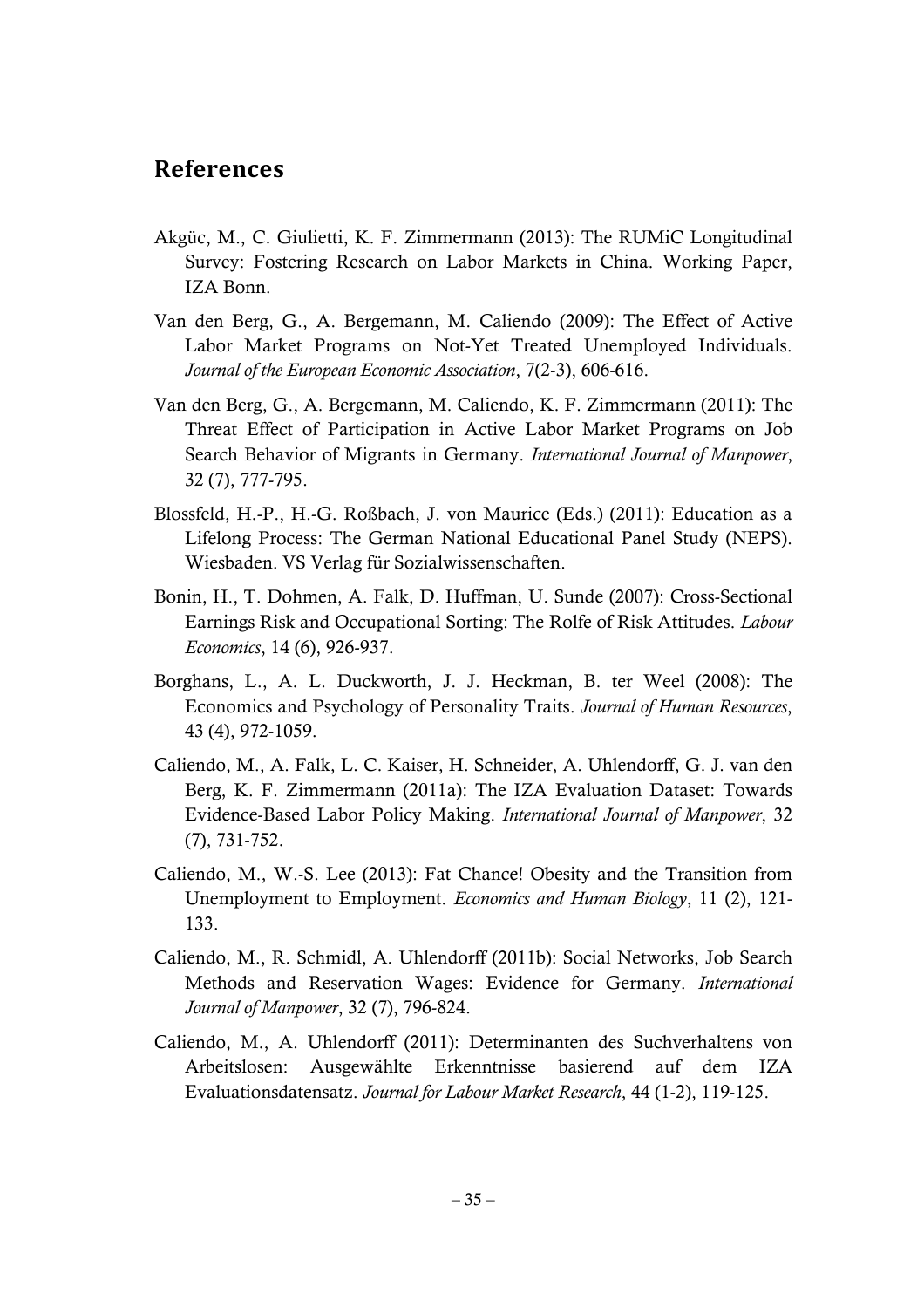- Constant, A. F., L. Gataullina, K. F. Zimmermann (2009): Ethnosizing Immigrants. *Journal of Economic Behavior & Organization*, 69 (3), 274-287.
- Constant, A. F., M. Kahanec, U. Rinne, K. F. Zimmermann (2011a): Ethnicity, Job Search and Labor Market Reintegration of the Unemployed. *International Journal of Manpower*, 32 (7), 753-776.
- Constant, A. F., A. Krause, U. Rinne, K. F. Zimmermann (2011b): Economic Preferences and Attitudes of the Unemployed: Are Natives and Second Generation Migrants Alike?. *International Journal of Manpower*, 32 (7), 825- 851.
- Constant, A. F., A. Krause, U. Rinne, K. F. Zimmermann (2010): Reservation Wages of First and Second Generation Migrants. IZA Discussion Paper 5396, Bonn.
- Constant, A. F., K. F. Zimmermann (2013): Migration, Ethnicity and Economic Integration. published in: A. Constant, K. F. Zimmermann (eds.), *International Handbook on the Economics of Migration*, Edward Elgar Publishing, Cheltenham, 13-36.
- Constant, A. F., K. F. Zimmermann (2008): Measuring Ethnic Identity and Its Impact on Economic Behavior. *Journal of the European Economic Association*, 6 (2-3), 424-433.
- Guillermina, J., D. S. Massey, M. R. Rosenzweig, J. P. Smith (2000): The New Immigrant Survey Pilot (NIS-P=: Overview and New Findings about U.S. Legal Immigrants at Admission. *Demography*, 37 (1), 127-138.
- Huinink, J., J. Brüderl, B. Nauck, S. Walper, L. Castiglioni, M. Feldhaus (2011): Panel Analysis of Intimate Relationships and Family Dynamics (pairfam): Conceptual Framework and Design. *Journal of Family Research*, 23 (1), 77- 100.
- Kong, S. T. (2010): Rural-Urban Migration in China: Survey Design and Implementation. In: Meng, Xin and Manning, Chris (Eds.) with Shi, Li and Effendi, Tadjuddin. The Great Migration: Rural-Urban Migration in China and Indonesia, Edward Elgar Publ. Ltd.
- Konle-Seidl, R., W. Eichhorst, M. Grienberger-Zingerle (2010): Activation Policies in Germany: From Status Protection to Basic Income Support. *German Policy*, 6, 59-100.